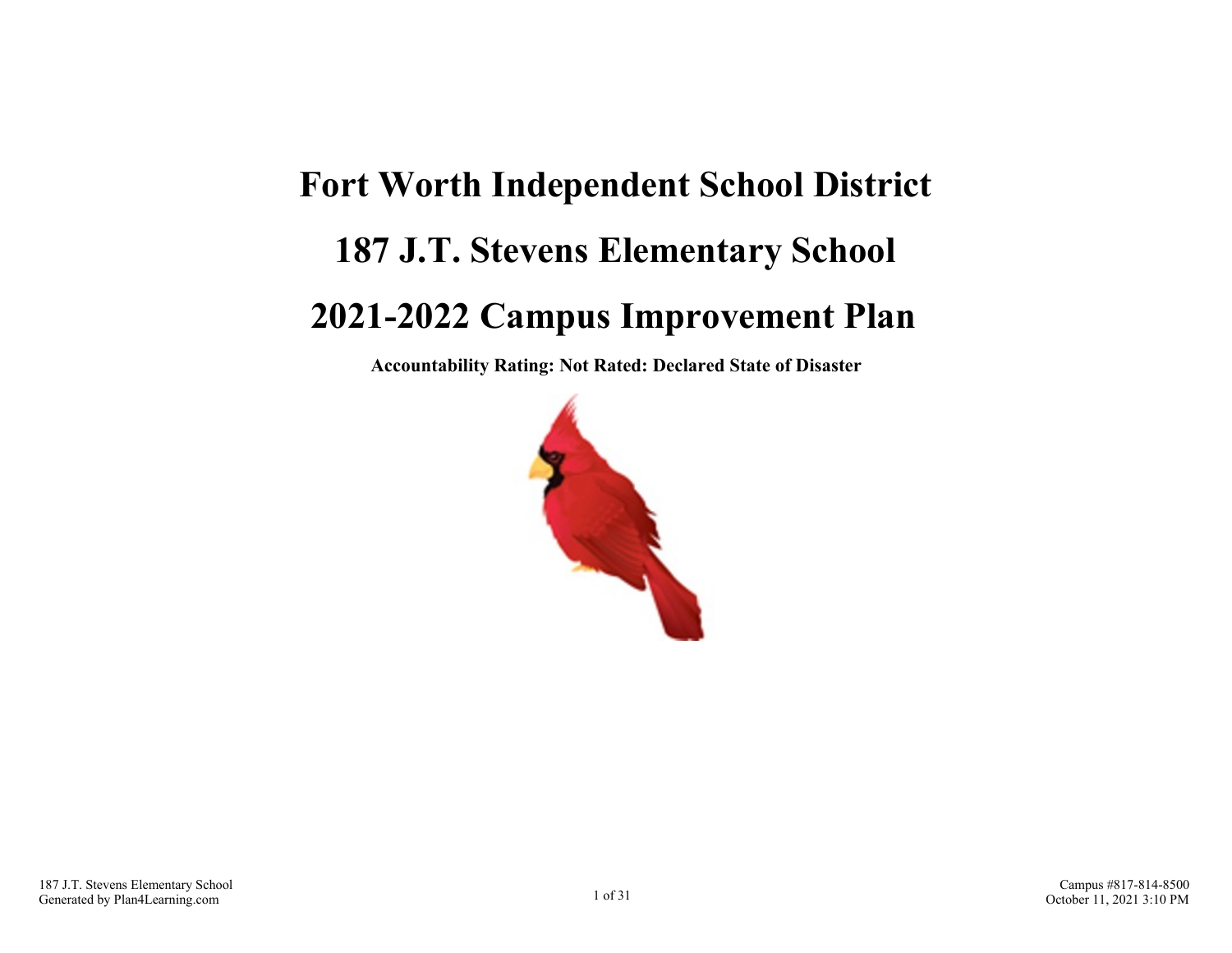## **Mission Statement**

Preparing ALL Students for Success in College, Career, and Community Leadership.

## **Vision**

**P**reparing **R**espectful **I**ndependent Thinkers **D**etermined to Demonstrate **E**xcellence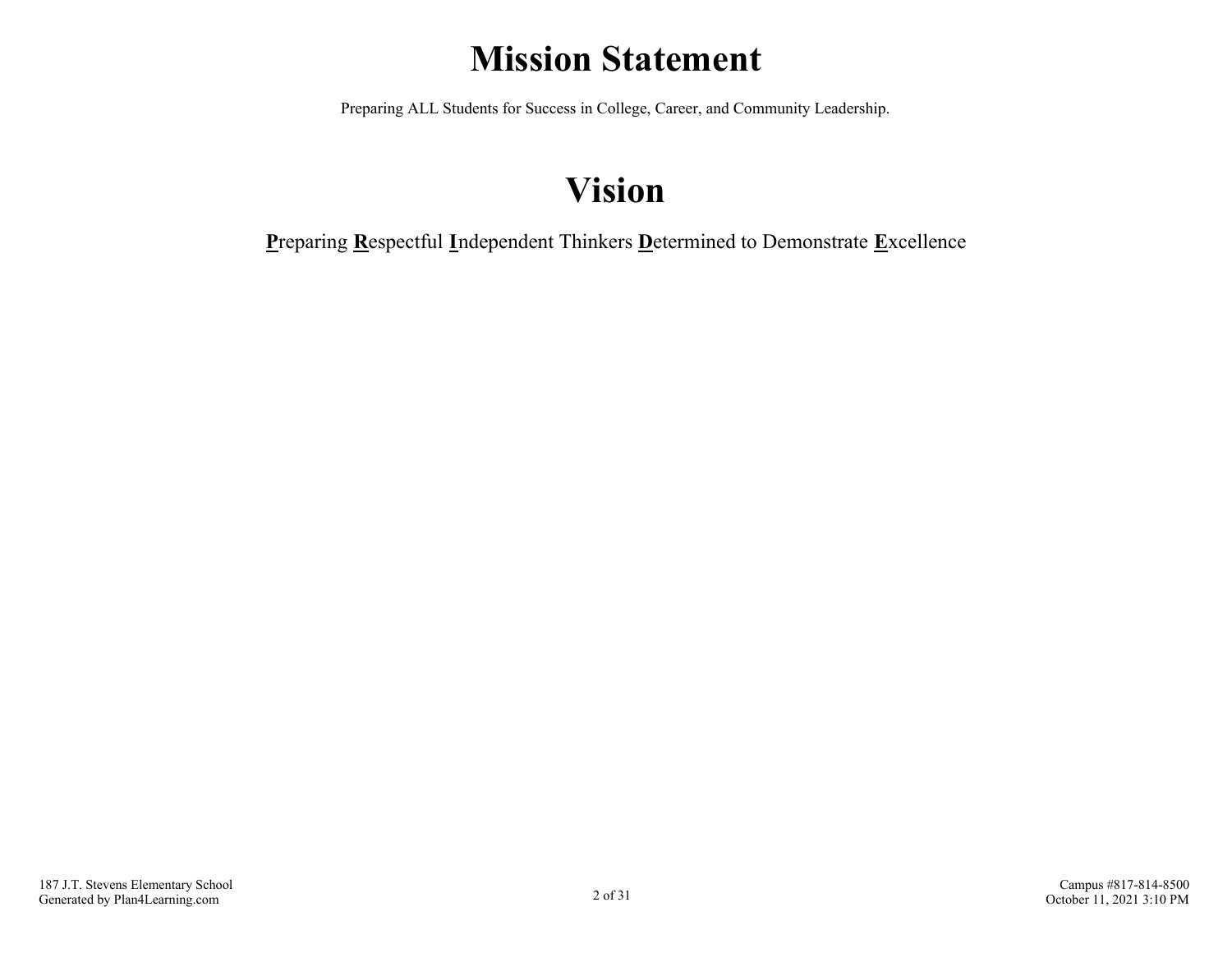### **Table of Contents**

| Comprehensive Needs Assessment                                                                                                                                    |    |
|-------------------------------------------------------------------------------------------------------------------------------------------------------------------|----|
| Demographics                                                                                                                                                      |    |
| <b>Student Learning</b>                                                                                                                                           |    |
| School Processes & Programs                                                                                                                                       |    |
| Perceptions                                                                                                                                                       | 8  |
| <b>Priority Problem Statements</b>                                                                                                                                | 11 |
| Comprehensive Needs Assessment Data Documentation                                                                                                                 | 12 |
| Goals                                                                                                                                                             | 15 |
| Goal 1: Early Literacy Increase the percentage of 3rd grade students who score at meets grade level or above on STAAR Reading from 34% to 47% by August 2024.     | 16 |
| Goal 2: Early Math Increase the percentage of 3rd grade students who score at meets grade level or above on STAAR Mathematics from 34% to 45% by August 2024.     | 19 |
| Goal 3: CCMR Increase the percentage of students graduating with a CCMR indicator from 43% to 48% by June 2024.                                                   | 22 |
| Goal 4: Learning Environment (based on the BOE constraints) Ensure all students have access to a safe, supportive and culturally responsive learning environment. | 24 |
| <b>Campus Funding Summary</b>                                                                                                                                     | 28 |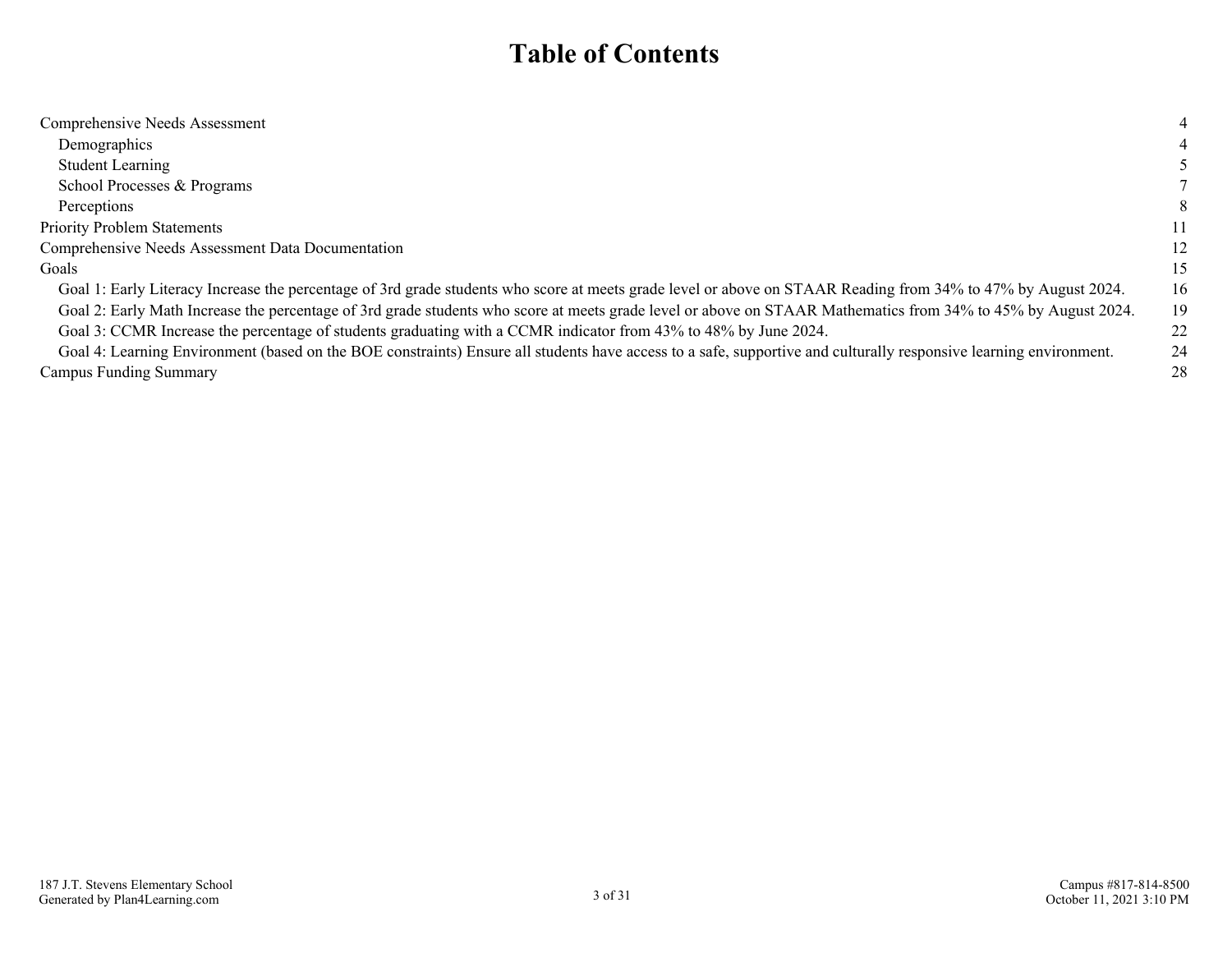### **Comprehensive Needs Assessment**

### <span id="page-3-0"></span>**Demographics**

#### **Demographics Summary**

JT Stevens Elementary (JTS) is located in the Wedgewood neighborhood and is both a neighborhood school within the Fort Worth ISD and a distrtrict Gold Seal Program of Choice campus. In addition to the neighborhood students, half of the student population is part of an applied learning program through the district's Gold Seal Programs of Choice. Our campus is represented by many diverse populations for a total of 440 students with 332 in-person and 108 participating virtually. Our student population consists of 34% Hispanic, 29% White, 37% African American, and 5% Other. 12% of our students are Limited English Proficient (LEP). We are a Title I campus, meaning that a majority of our students' families are below the national poverty level, with 64% of our students qualifying for free or reduced lunch. We have pre-kindergarten through fifth grade with Early Childhood Special Education for students as young as 3 years old. Our special education programs educate students in self-contained special education classes and inclusion classes. Our special education students range in variety of diagnosis with 11% of our student population participating in one of our programs or models, including speech. Likewise, we have 7.2% of our students identified as having dyslexia and receiving interventions and or strategies to help them be successful in their learning. Additionally, our campus offers a Gifted and Talented program for grades kindergarten through fifth grade with 11% of our student identified as gifted and talented.

The campus mission statement is, "Preparing ALL Students for Success in College, Career, and Community Leadership." The vision statement changes each year based on that specific school year and where the campus need to go. The philosophy of the school is to provide an education that is based on a balance between academics, social emotion skills and building honorable character traits.

With the restrictions in place for COVID-19, we did not have the parent volunteer hours that we have had in prior years. In prior years we have volunteers who donate on 750 to 1000 hours to the school. The volunteers consist of primarily parents with community support from Applied Learning parents, Arborlawn United Methodist Church, and Kids Hope. During the 2020-21 school year, with the COVID-19 protocols and the campus closed to all visitors, we estimate that we will have about 200 volunteer hours. The volunteer hours are primarily boosted by our PTA. Generally, the PTA's main fundraiser for JTS is a Neighborhood Carnival. During the 2020-21 school year this was switch to a Virtual Fundraiser because of COVID-19 campus protocols. The funds are spent on academic needs, the physical environment needs including beautification, social-emotional needs, and professional development needs. The PTA has been a powerful support to JTS for the past two years.

#### **Problem Statements Identifying Demographics Needs**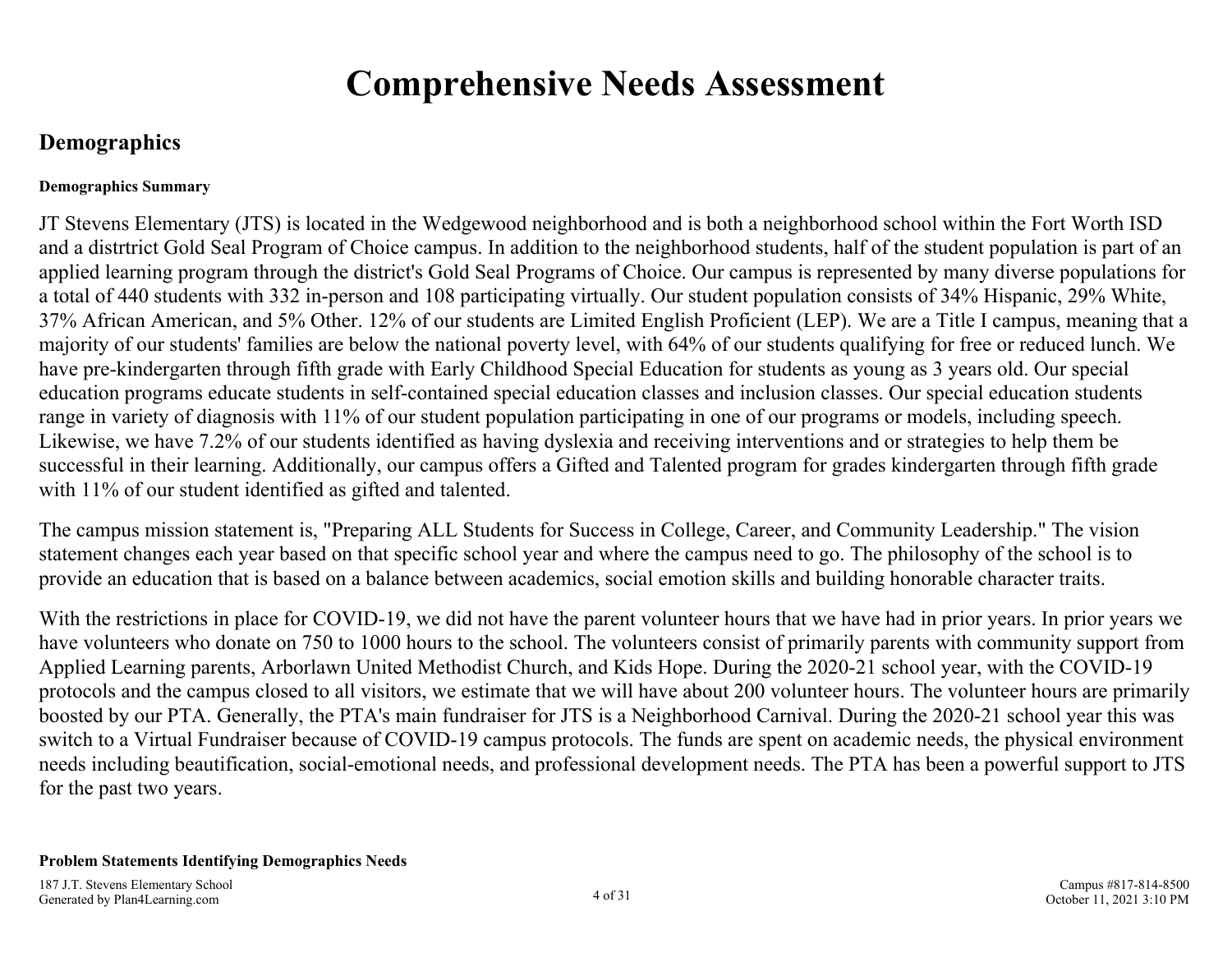**Problem Statement 1:** 83% of students with ten or more absences are students in the campus regular program. **Root Cause:** Campus procedures have not been put in place to consistently track, prevent, and monitor student absences.

**Problem Statement 2 (Prioritized):** 84% of students with ten or more absences are students that are attending school in person. **Root Cause:** Campus procedures have not been put in place to consistently track, prevent, and monitor student absences.

**Problem Statement 3:** 63% of students with ten or more absences are students in PK-2nd grade. **Root Cause:** Campus procedures have not been put in place to consistently track, prevent, and monitor student absences.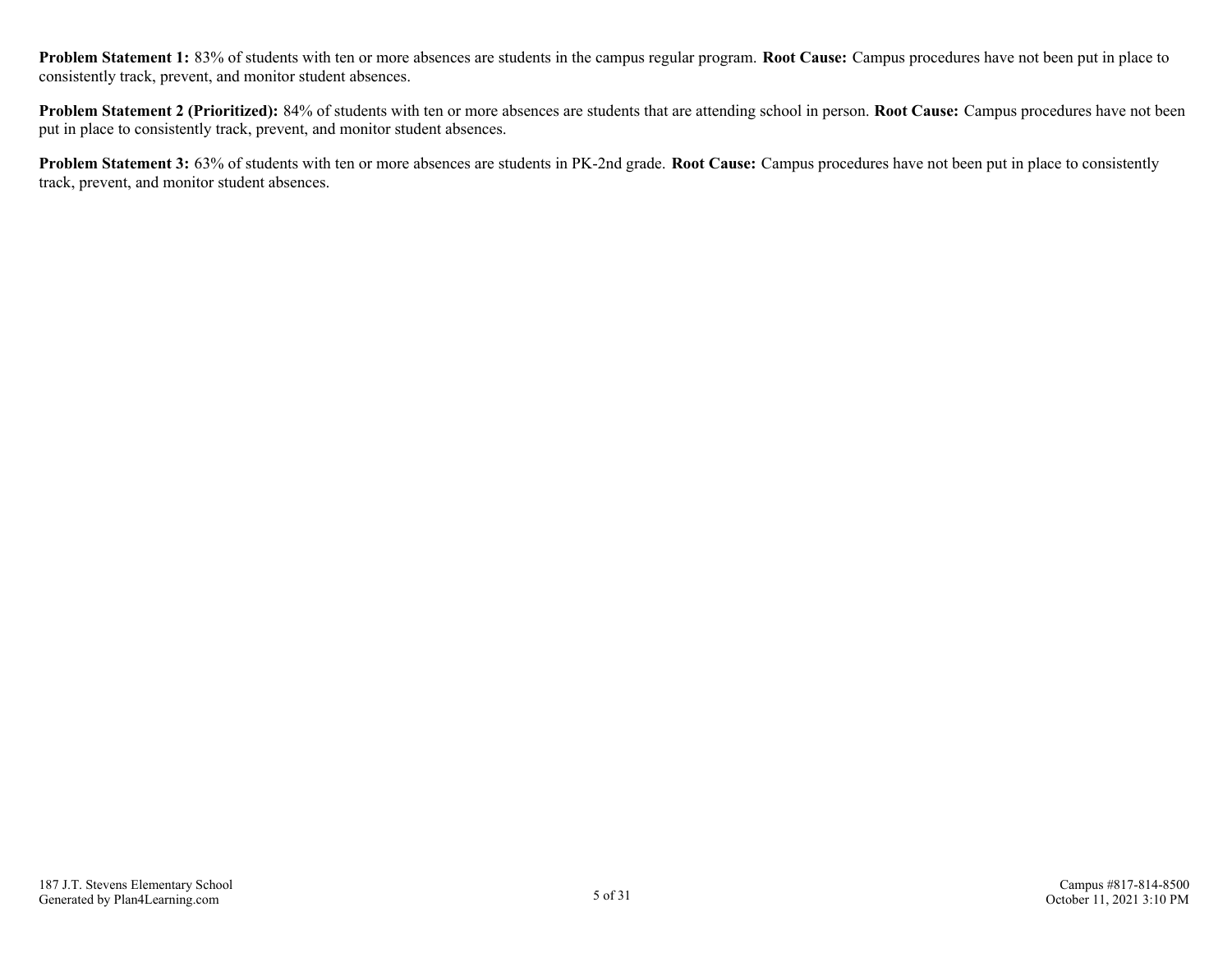### <span id="page-5-0"></span>**Student Learning**

#### **Student Learning Summary**

During the 2018-2019 school year, JTS received an F Rating from TEA. During the 2019-2020 school year, there was no STAAR assessment given by the Texas Education Agency (TEA). The data that was used during the 2020-21 school year to measure student growth and learning is NWEA MAP Reading and Math.

NWEA MAP data shows that 36% of our students have met projected growth measures for the middle of the year math test. Our goal is to increase that to 50% by the end of the year assessment. 37% of our students have met projected growth measures for the middle of the year reading test. Our goal is to increase that to 50% by the end of the year assessment.

The process for developing focused improvement plans begins with the review of the appropriate data by the different stakeholders, including campus administration team, campus leadership team, faculty, and Site Based Decision Making Team. The data will be reviewed by the different groups who provide feedback to help identify root causes, goals, action steps and progress monitoring. This could include professional development (PD). In addition to PD directly related to focused improvement plans, PD is determined throughout the school year as identified by Campus Leadership Team and/or Administration Team based on walkthroughs and teacher, teacher feedback, and student data.

As part of our instructional plan, we are a one-to-one technology campus. All students use their technology to complete at least one hour a week in Lexia Core 5 for reading and math Pathblazers. In addition, grades first through fifth use the Google Classroom as part of their instruction and lessons. Likewise, in grades kindergarten through fifth all students complete accelerated reader and myOn reading articles. All students participate in online MAP testing at least three times a year.

The emphasis on instruction is based on the FWISD Instructional Framework of Planning, Instruction, Assessing, and Reflection. The focus for classroom instruction is on the Lesson Structure based on alignment from Standards Based Learning Objectives, Activation of Learning, Modeling, Interactive Practice, Independent Practice, and Closure. Additionally, teachers are supported through lesson plan feedback and classroom walkthroughs with feedback based on the FWISD Walkthrough Proration Guide by school administration.

#### **Problem Statements Identifying Student Learning Needs**

**Problem Statement 1:** 27% of K-5 African American students met their projected math growth goal on the middle of the year MAP test. **Root Cause:** Campus did not explicitly set up a system for checks for understanding, monitoring, and adjustment during Tier 1 Instruction for all students.

**Problem Statement 2:** 30% of K-5 Hispanic students met their projected reading growth goal on the middle of the year MAP test. **Root Cause:** Campus did not explicitly set up a system for checks for understanding, monitoring, and adjustment during Tier 1 Instruction for all students.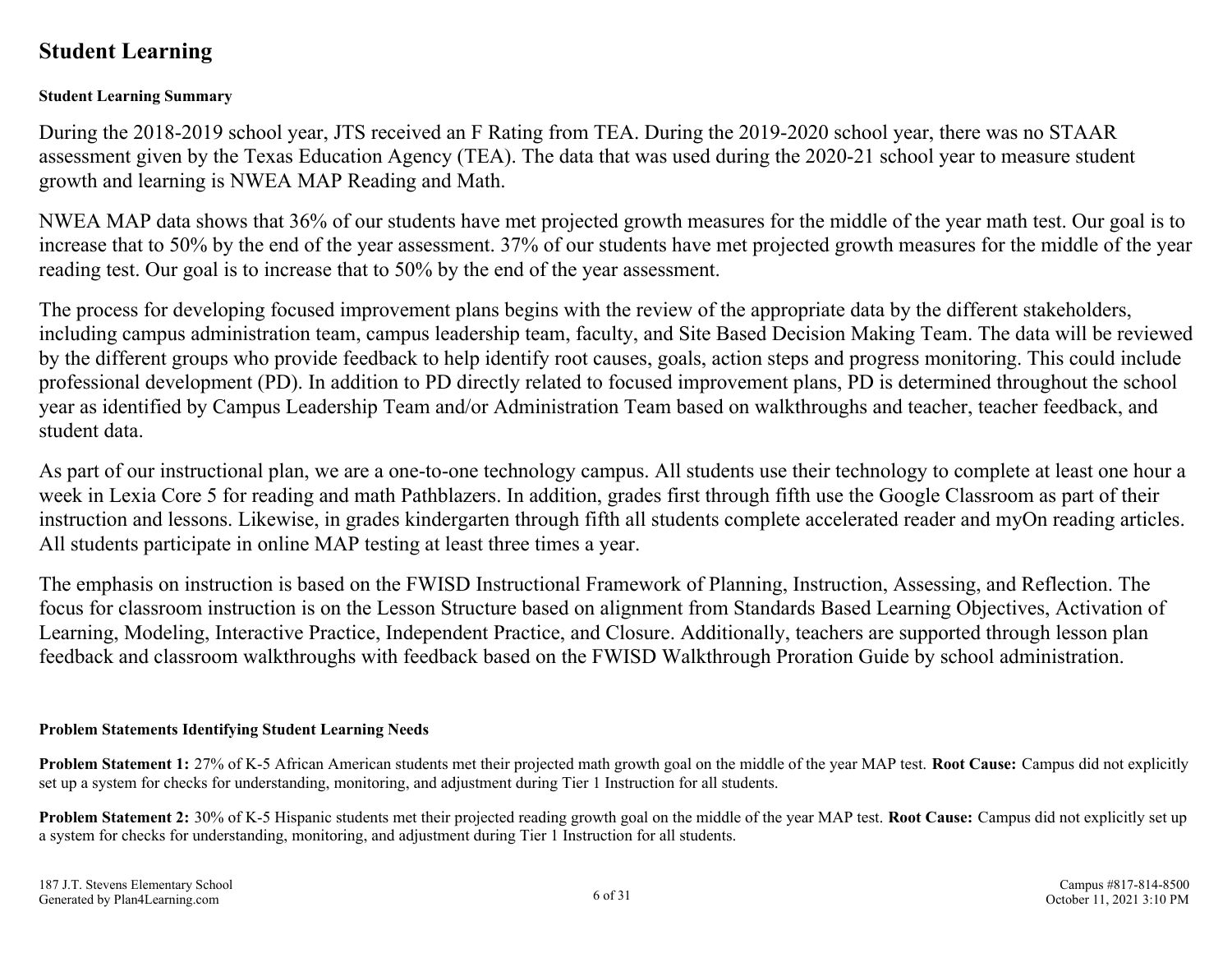**Problem Statement 3 (Prioritized):** 29% of K-2 students met their projected math growth goal on the middle of the year MAP test. **Root Cause:** Campus systems to build capacity towards alignment of instruction to the level of rigor required by student expectations were not put in place by the ILT.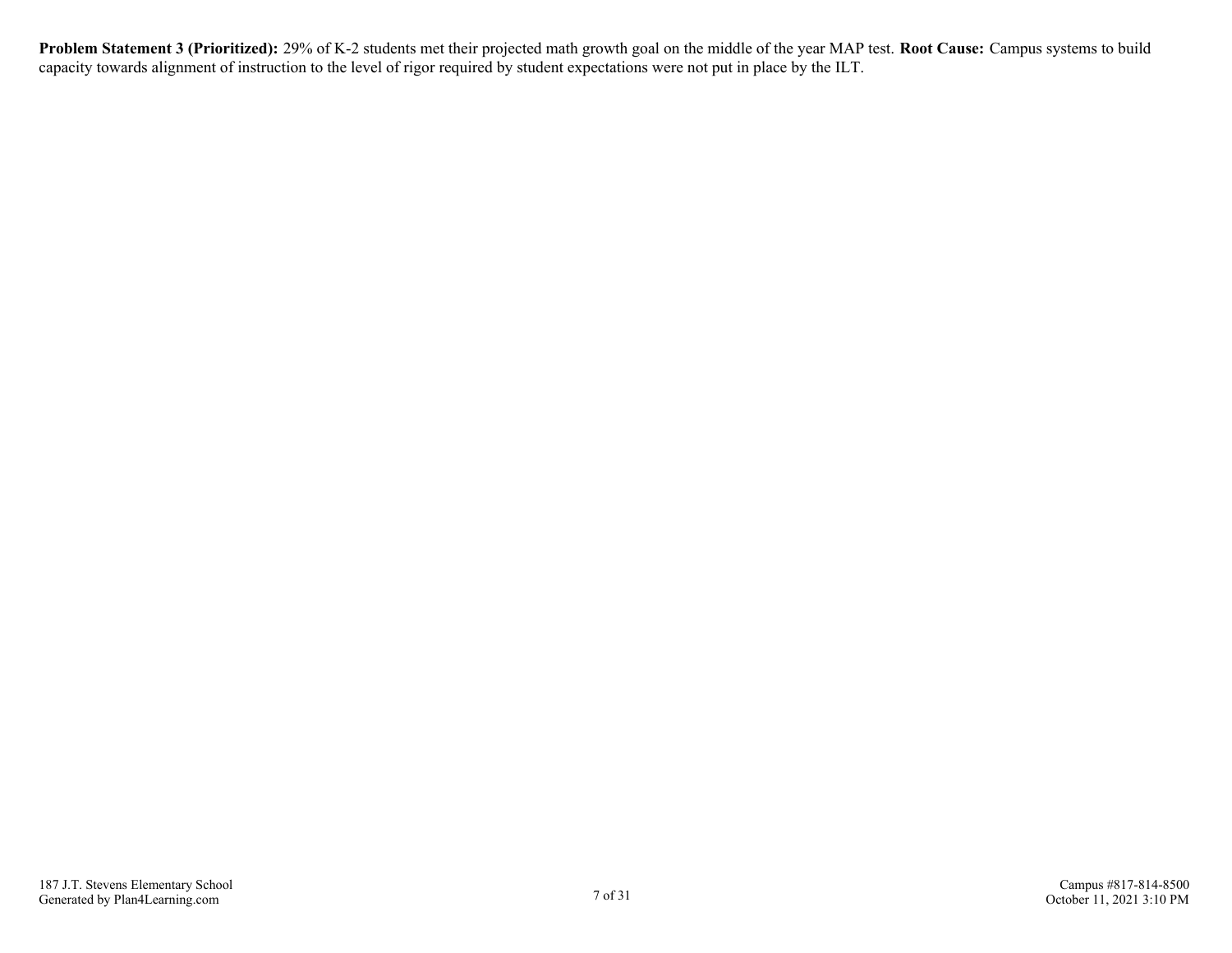### <span id="page-7-0"></span>**School Processes & Programs**

#### **School Processes & Programs Summary**

For the 2020/2021 school year, JTS began by restructuring academic focuses around the building. In order to do this, we brought on addtional instrucitonal coaching staff and modified how and what teachers planned. PD was developed that codified the development of lesson plans across the campus and provided time for feedback from the campus leadership team. Teacher planning was also shifted so that there was a consistent planning time that grade levels could meet and plan together. Lesson plans were also made due a week in advance so that any adjustments that are needed can be made before they are implemented.

PLCs were scheduled during the school day through addtional time being added to teacher planning periods. These were used to advance campus priorities and refine practices that had been previously introduced.

To address the need for teachers to further their ability to scaffold and differentiate instruction, additional professional development around check for understanding was introduced as a precursor activity for work that will continue in the 2021/2022 school year.

#### **Problem Statements Identifying School Processes & Programs Needs**

**Problem Statement 1:** 37% of instructional staff are new to the campus for the 20/21 school year due to staff resignations over campus culture. **Root Cause:** Collaboration between colleagues has not been valued on the campus between all stakeholders.

**Problem Statement 2:** 18% of students enrolled in the campus program of choice are African American. **Root Cause:** Procedures and access to application materials have not been put in place to actively reach out to and recruit all families to encourage enrollment in the campus program of choice.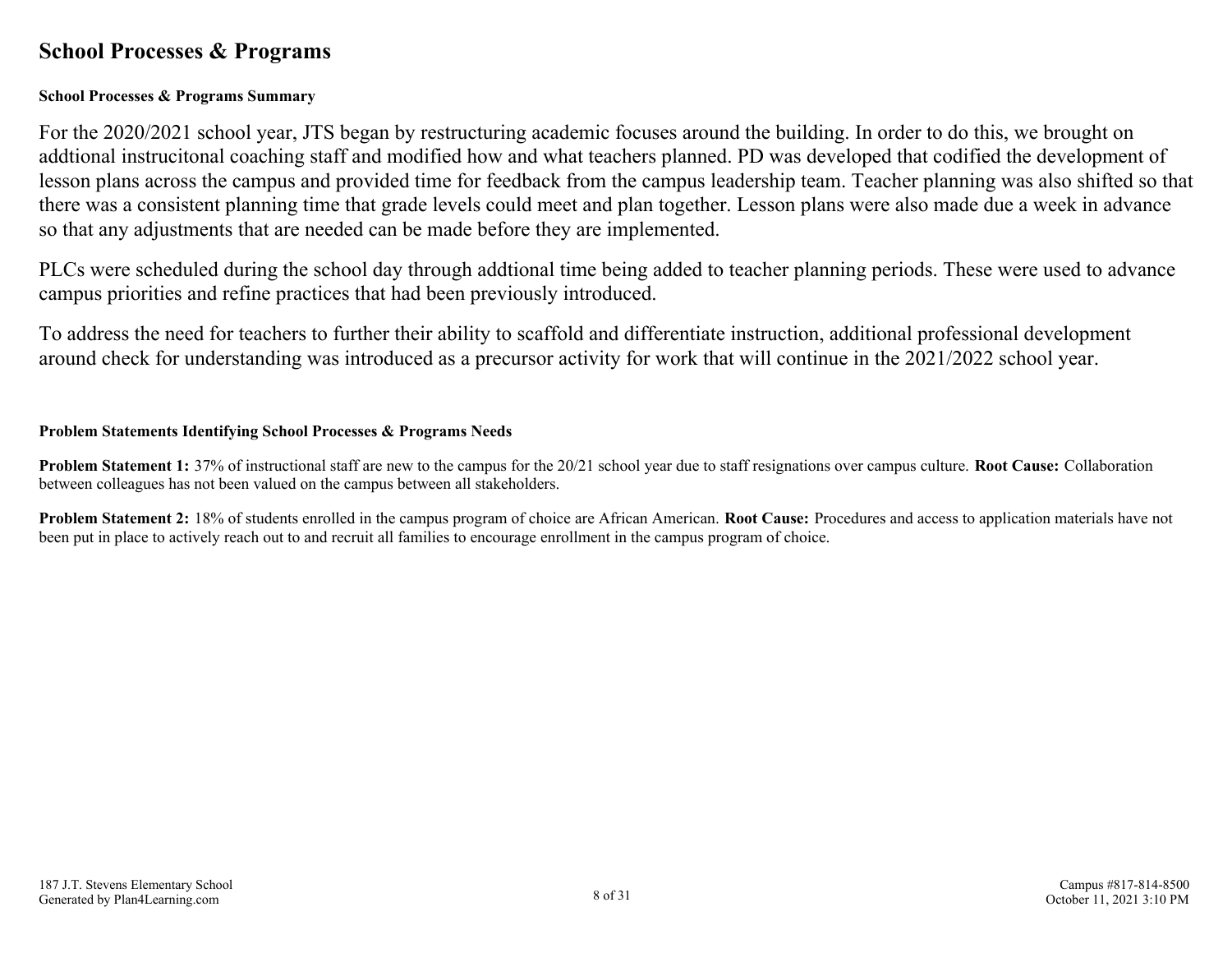### <span id="page-8-0"></span>**Perceptions**

#### **Perceptions Summary**

Currently JTS uses Restorative Practices and PBIS strategies. These are all aligned with our vision, mission, goals and values to accelerate academic and social-emotional success of our students and to prepare them for success in the real world by having the skills these programs provide. These skills include fostering strong personal traits that support community and family building, collaborative conflict resolution, and on grade-level reading by third grade.

The programs that we offer at JTS are applied learning programs, Special Education, Gift and Talented, and Dyslexia. Currently, students in the applied learning program must apply through the district's Gold Seal Program of Choice. Students are able to enter this program only if they have completed this application. It is open to all students grades K through 5th.

Likewise, we have several special education programs and models at JTS. We offer Early Education programs that allow students with special needs to begin school as young of three-years old. These programs include Special Education Self-Contained, Special Education Inclusion PK, and Special Education Inclusion K. We also offer an inclusion program in which students are enrolled in a general education classroom and receive push-in support from a special education teacher. We currently have 11% of our students participating on one of our special education programs or models.

In addition, we have a dyslexia program that identifies students through teacher referrals, MAP reading data points, the RTI process and/or parent referrals. When a student is referred for testing, the school counselor completes the paperwork with the needed academic information provided by the classroom teacher(s). Testing is completed by a District Dyslexia Department tester. Those individuals identified as having dyslexia are provided 504 services that may include the dyslexia program that provides 4 days of instruction each week for 45 minutes each day. We currently have 7.2% of our students identified as dyslexic and who receives supports through 504 services.

The Gift and Talented Program is based on the district model that identifies students beginning in kindergarten through observational lessons that members of the district GT team facilitate. Students in other grades are identified by a committee that reviews and nominates testing, parent questionnaire, teacher questionnaire, and a student portfolio. The students in the GT program participate in the online program that includes a curriculum in specific areas of giftedness that incorporates Renzulli and Tynker. We currently have 11% of our students participating in GT services.

Campus administration supports teachers in creating their own broad plans and specific plans based on the district scope and sequence and the current student data. The teachers are provided PLC time to plan specific plans that focuses on Demonstrations of Learning and reteaching/intervention plans. The weekly lesson plans include Student Expectation (TEKS), Resources, Lesson Frame (Objective), Guiding Questions for Higher Order Thinking, Activiation of Prior Knowledge, Modeling, Guided Practice, Independent Practice,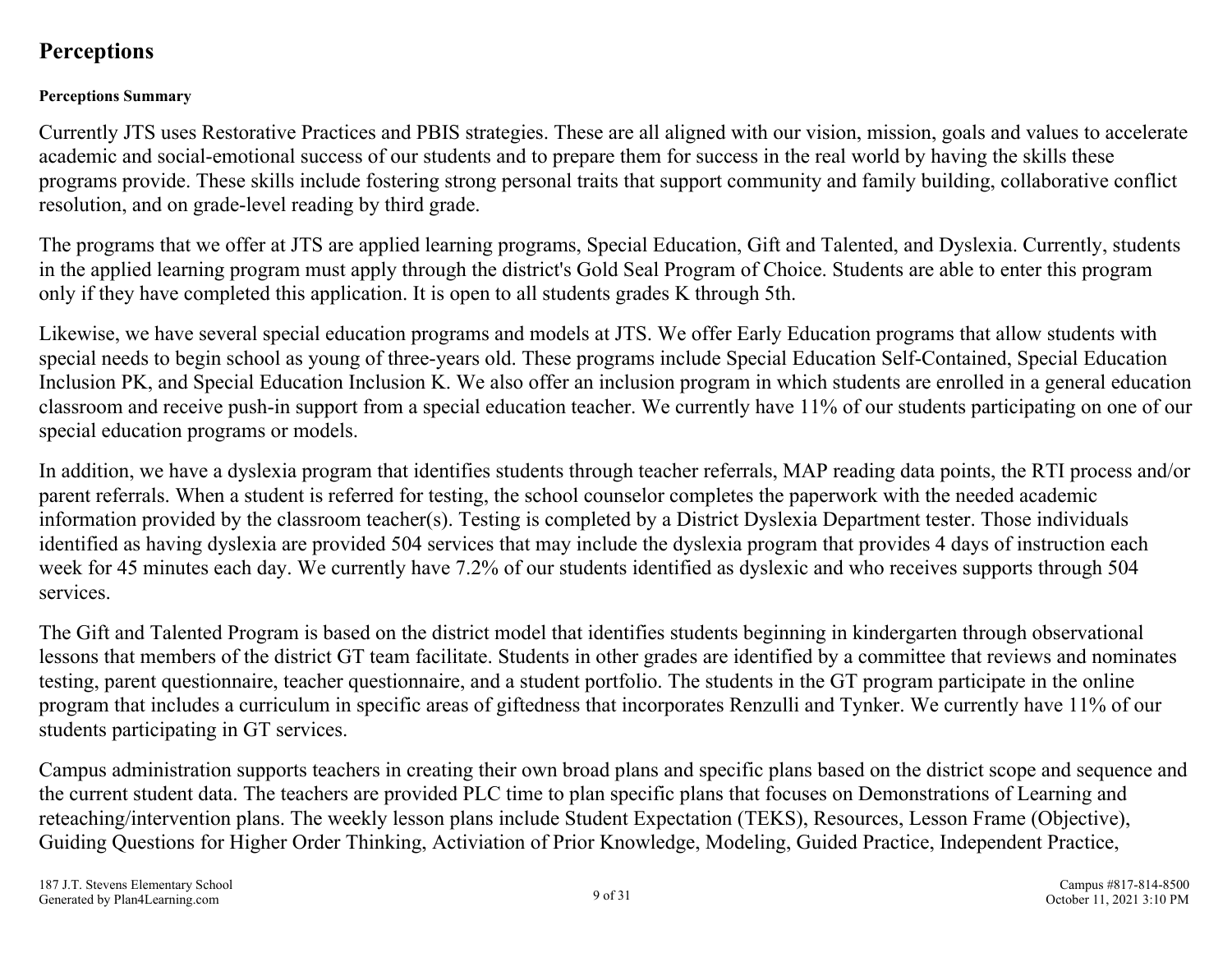### Writing/Reading Opportunities, Collaboration Plan/Accountable Talk/Inquiry, Differentiation, Closure/Reflection.

The campus has a master schedule that includes special rotations that provide planning periods, lunches, assistant duties and scheduled PLCs that have a draft plan for the school year.

The classroom management is based on Restorative Practices and building relationships of trust with the students. The teachers and students develop together a class Respect Agreement. Additionally, the classes have Positive Behavioral Interventions and Supports (PBIS) in place. All classrooms provide a positive rewards system in place. Between the Restorative Practices and the PBIS there are few discipline referrals at JTS.

JT Stevens has spent the current school year rebuilding campus culture. There have been seven office referrals for the school year of 2020-21. 20% of the referrals are for white students, 20% of the referrals are for Hispanic students, and 60% of the referrals are for African American students. This does not follow the demographic breakdown of the campus. The African American students are over represented, but this is because of social-emotional concerns with these specific students and is not race related. Most incidents in the classrooms are handled through Restorative practices and circles in the classrooms. The main goal is for students to remain in the classroom for instruction and not to be sent out of the instructional environment.

The staff turnover has previously been high at JTS. The primary loss of faculty came from the instability of the previous leadership on campus. During the 2019-20 school year we lost twelve staff members. Most of these transferred to other district locations or left through attrition. During the 2020-21 school year we have another two teachers leaving for family reasons and one voluntarily surplussed. We are also losing our Campus Data Analyst due to the reduction in Title I campus funds.

The climate and culture survey shows that students feel safe at JTS with students feeling they have supportive relationships and a sense of belonging with survey results showing us in the 60th-79th percentile in these areas. The areas of concern based on the student survey is students' Emotional Regulation. The concerns being that students feel they struggle to relax once they become upset (39%), not being able to stay calm when things go wrong (42%), being unable to get themselves out of a bad mood (41%).

The climate and culture survey shows that teachers feel that they work in an inviting work environment (96%). On the other hand, 46% of the staff do not show a growth mindset, specifically with regards to being able to change their teaching practices to meet the needs of all students.

The SBDM expressed that JTS is becoming a nurturing environment with positive experiences for the students because of the many different opportunities available. The number of teachers that connect with students and their families have also increased. They also expressed the ability of the school to adapt quickly to the needs brought about by COVID-19 and the protocols for safety that continue to be reinforced. They also mentioned the strong PTA support that directly contributes to the students and staff.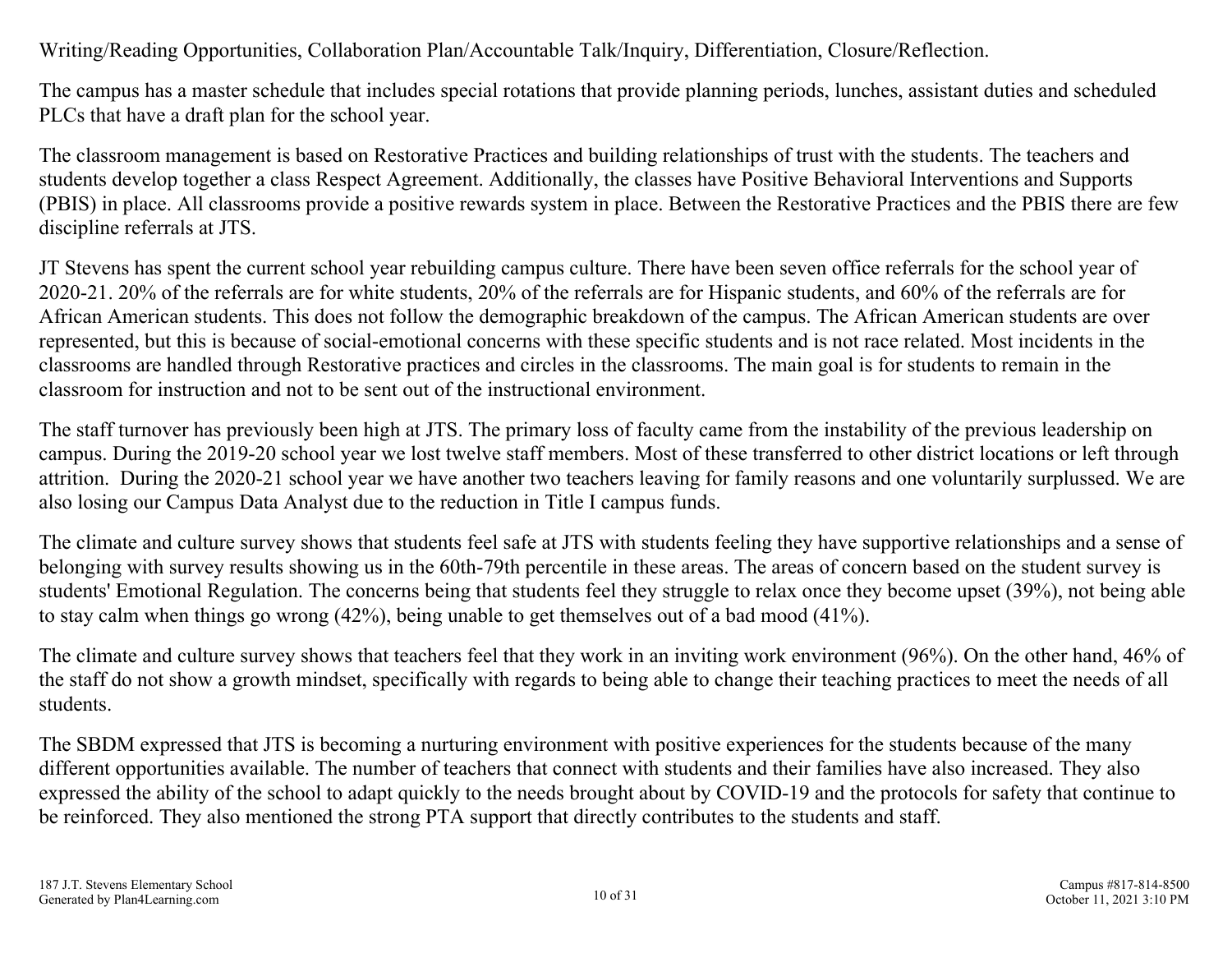#### **Problem Statements Identifying Perceptions Needs**

**Problem Statement 1 (Prioritized):** 77% of staff said that their teaching style cannot change to meet the needs of learners based on middle of the year Panorama survey data. **Root Cause:** Campus priorities have not allowed systems to be put in place to facilitate a growth mindset among the teachers.

**Problem Statement 2:** 61% of students reported that they are unable to relax once they became upset based on middle of the year Panorama survey data. **Root Cause:** Campus expectations have not allowed all stakeholders to receive instruction or model self-regulation and recognition of extreme emotional distress.

**Problem Statement 3:** 61% of teachers reported that they are unable to change their ability to work with dissatisfied parents based on middle of the year Panorama survey data. **Root Cause:** Campus expectations for building relationships with stakeholders has not been clearly defined or established.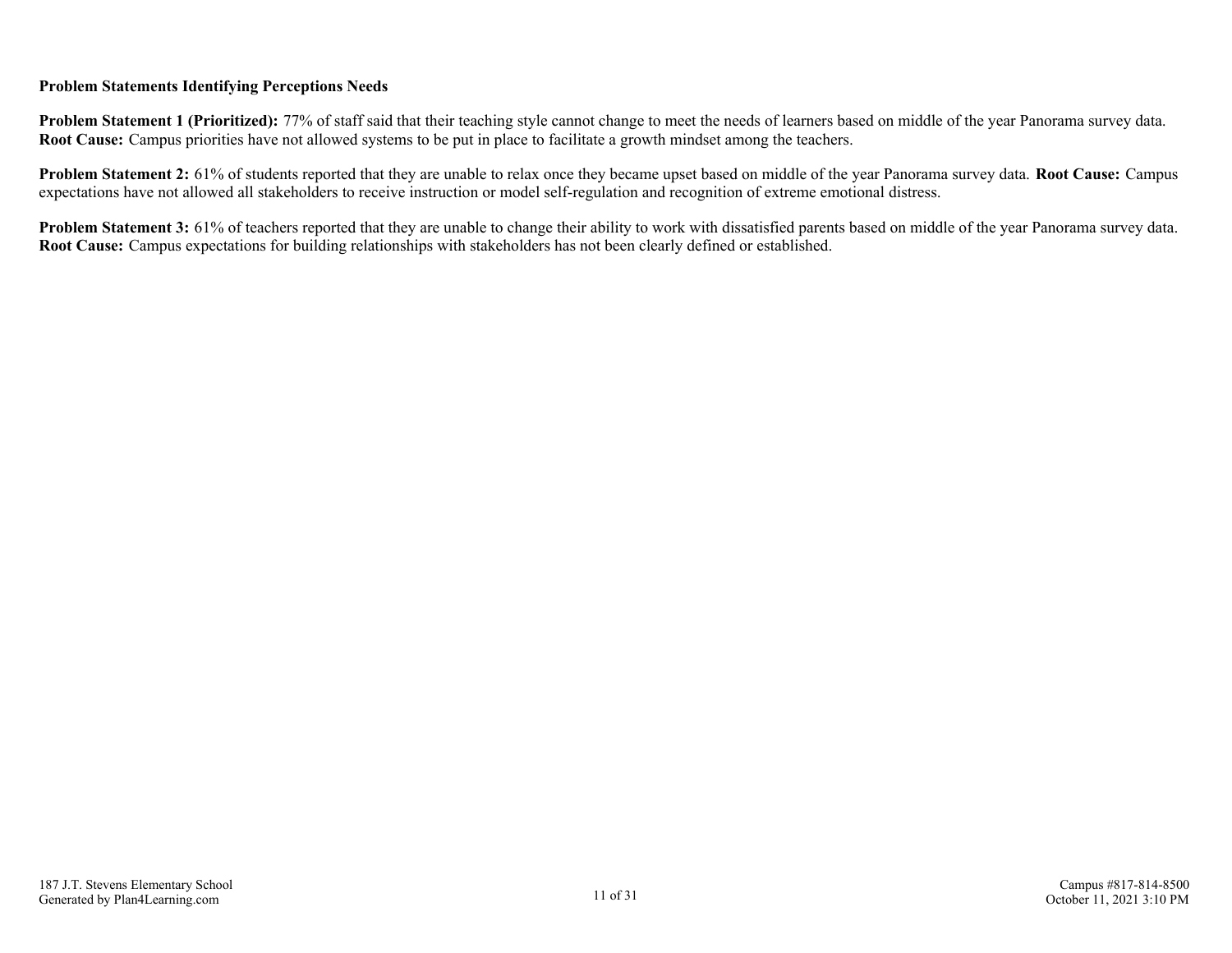## **Priority Problem Statements**

<span id="page-11-0"></span>**Problem Statement 1**: 29% of K-2 students met their projected math growth goal on the middle of the year MAP test. **Root Cause 1**: Campus systems to build capacity towards alignment of instruction to the level of rigor required by student expectations were not put in place by the ILT. **Problem Statement 1 Areas**: Student Learning

**Problem Statement 2**: 84% of students with ten or more absences are students that are attending school in person. **Root Cause 2**: Campus procedures have not been put in place to consistently track, prevent, and monitor student absences. **Problem Statement 2 Areas**: Demographics

**Problem Statement 3**: 77% of staff said that their teaching style cannot change to meet the needs of learners based on middle of the year Panorama survey data. **Root Cause 3**: Campus priorities have not allowed systems to be put in place to facilitate a growth mindset among the teachers. **Problem Statement 3 Areas**: Perceptions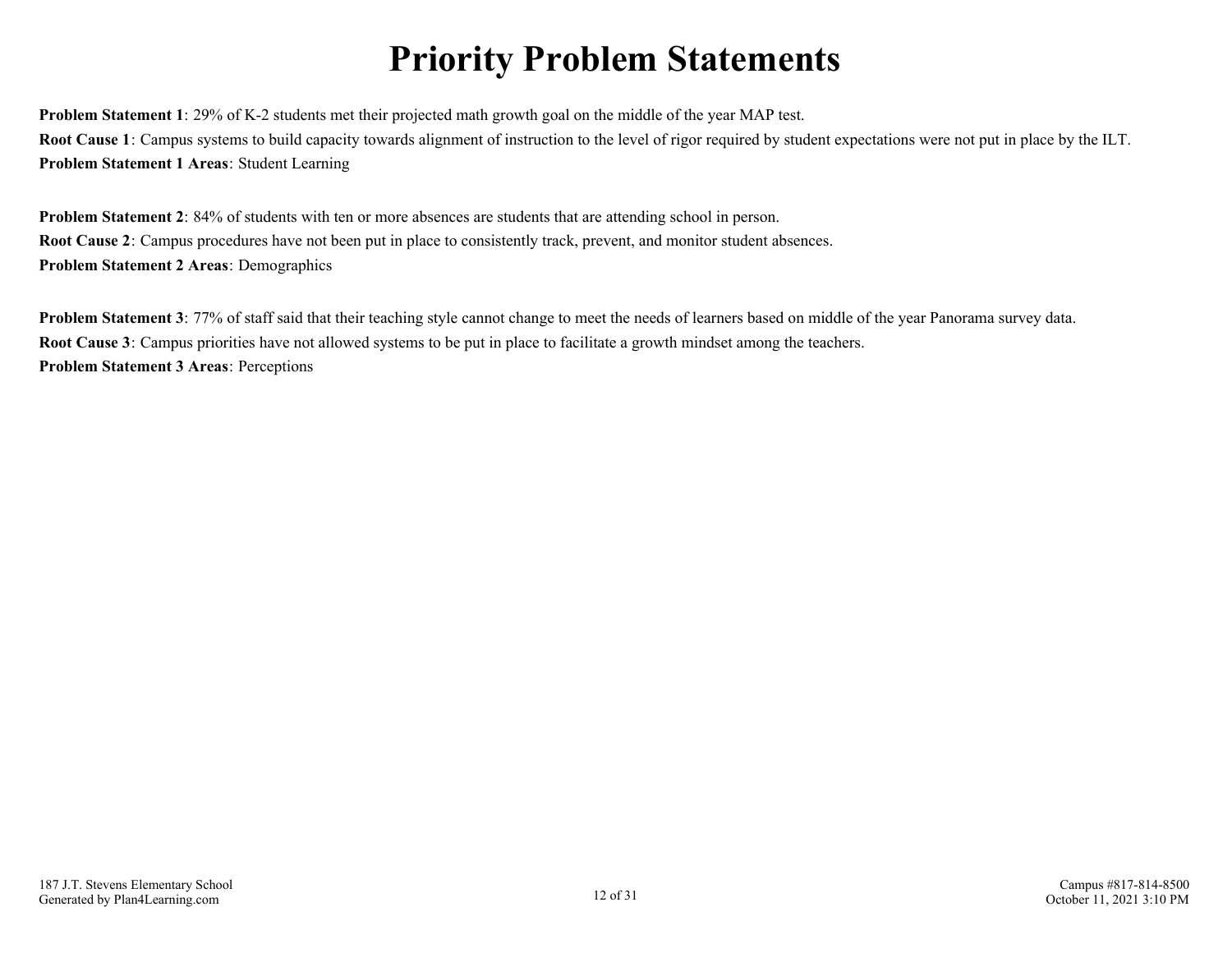## **Comprehensive Needs Assessment Data Documentation**

<span id="page-12-0"></span>The following data were used to verify the comprehensive needs assessment analysis:

#### **Improvement Planning Data**

- District goals
- Campus goals
- HB3 Reading and math goals for PreK-3
- Campus/District improvement plans (current and prior years)
- Planning and decision making committee(s) meeting data
- State and federal planning requirements

#### **Accountability Data**

- Texas Academic Performance Report (TAPR) data
- Student Achievement Domain
- Student Progress Domain
- Closing the Gaps Domain
- Effective Schools Framework data
- Comprehensive, Targeted, and/or Additional Targeted Support Identification data
- Accountability Distinction Designations
- Federal Report Card Data

#### **Student Data: Assessments**

- State and federally required assessment information
- (STAAR) current and longitudinal results, including all versions
- STAAR released test questions
- STAAR EL progress measure data
- Texas English Language Proficiency Assessment System (TELPAS) and TELPAS Alternate results
- Student failure and/or retention rates
- Local diagnostic reading assessment data
- Local benchmark or common assessments data
- Running Records results
- Observation Survey results
- Texas approved PreK 2nd grade assessment data
- Other PreK 2nd grade assessment data
- Grades that measure student performance based on the TEKS

#### **Student Data: Student Groups**

- Race and ethnicity data, including number of students, academic achievement, discipline, attendance, and progress
- Special programs data, including number of students, academic achievement, discipline, attendance, and progress  $\bullet$
- Economically Disadvantaged / Non-economically disadvantaged performance, progress, and participation data
- Male / Female performance, progress, and participation data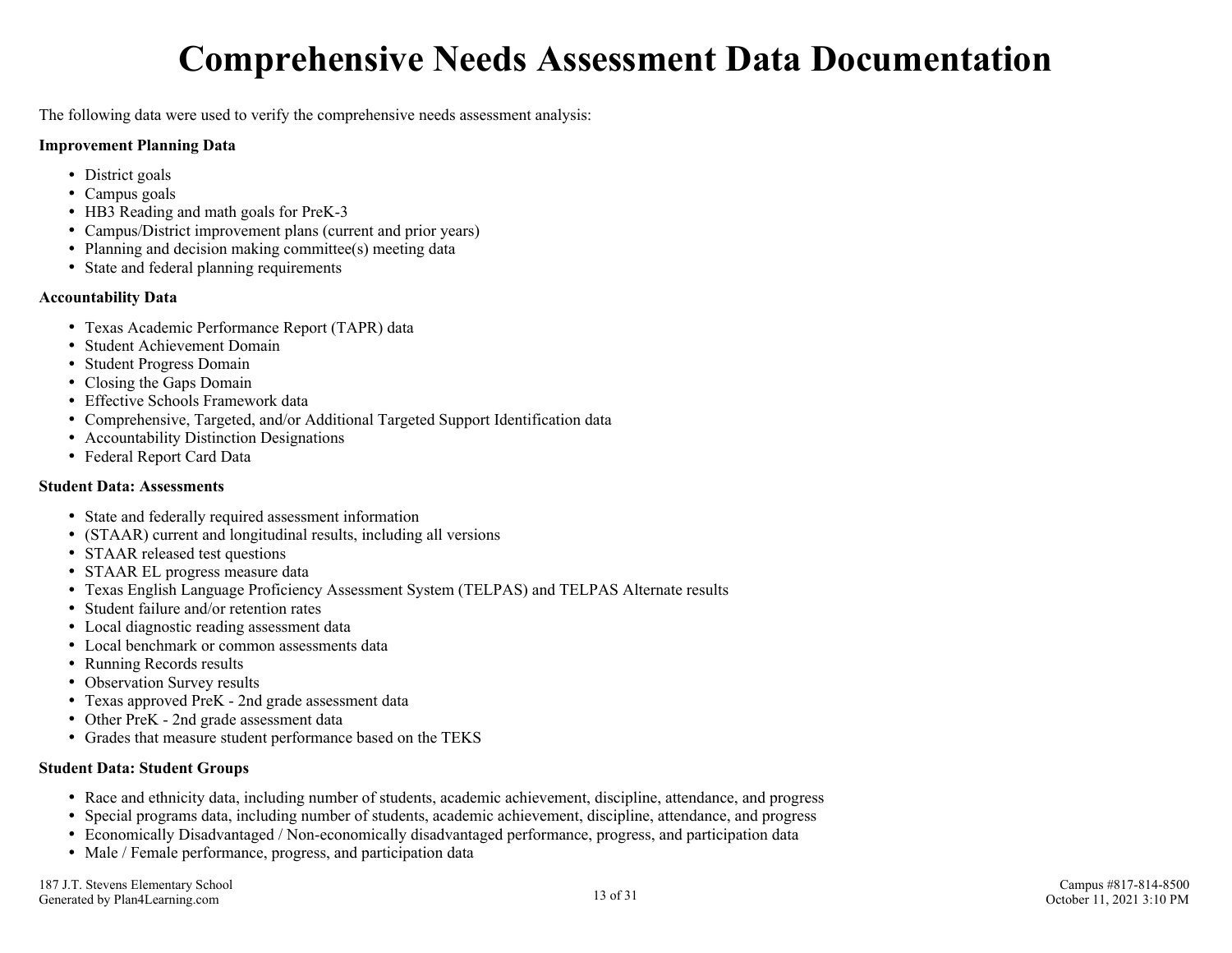- Special education/non-special education population including discipline, progress and participation data
- Migrant/non-migrant population including performance, progress, discipline, attendance and mobility data
- At-risk/non-at-risk population including performance, progress, discipline, attendance, and mobility data
- EL/non-EL or LEP data, including academic achievement, progress, support and accommodation needs, race, ethnicity, gender, etc.
- Section 504 data
- Homeless data
- Gifted and talented data
- Dyslexia Data
- Response to Intervention (RtI) student achievement data

#### **Student Data: Behavior and Other Indicators**

- Completion rates and/or graduation rates data
- Attendance data
- Mobility rate, including longitudinal data
- Discipline records
- Violence and/or violence prevention records
- Student surveys and/or other feedback
- Class size averages by grade and subject
- School safety data
- Enrollment trends

#### **Employee Data**

- Professional learning communities (PLC) data
- Staff surveys and/or other feedback
- Teacher/Student Ratio
- State certified and high quality staff data
- Campus leadership data
- Campus department and/or faculty meeting discussions and data
- Professional development needs assessment data
- Evaluation(s) of professional development implementation and impact
- Equity data
- TTESS data

#### **Parent/Community Data**

- Parent surveys and/or other feedback
- Parent engagement rate
- Community surveys and/or other feedback

#### **Support Systems and Other Data**

- Organizational structure data
- Processes and procedures for teaching and learning, including program implementation
- Communications data
- Capacity and resources data
- Budgets/entitlements and expenditures data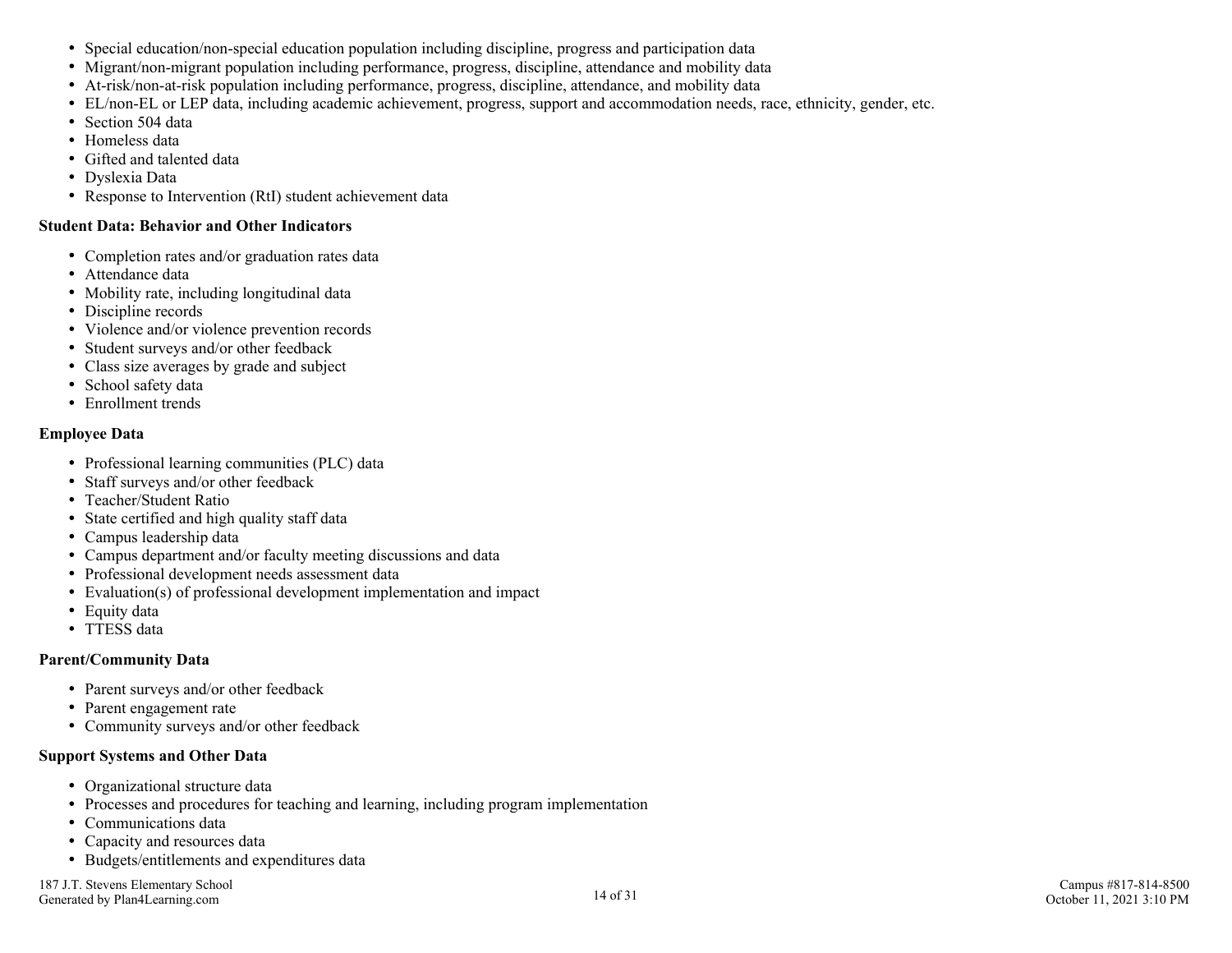- Study of best practices
- Action research results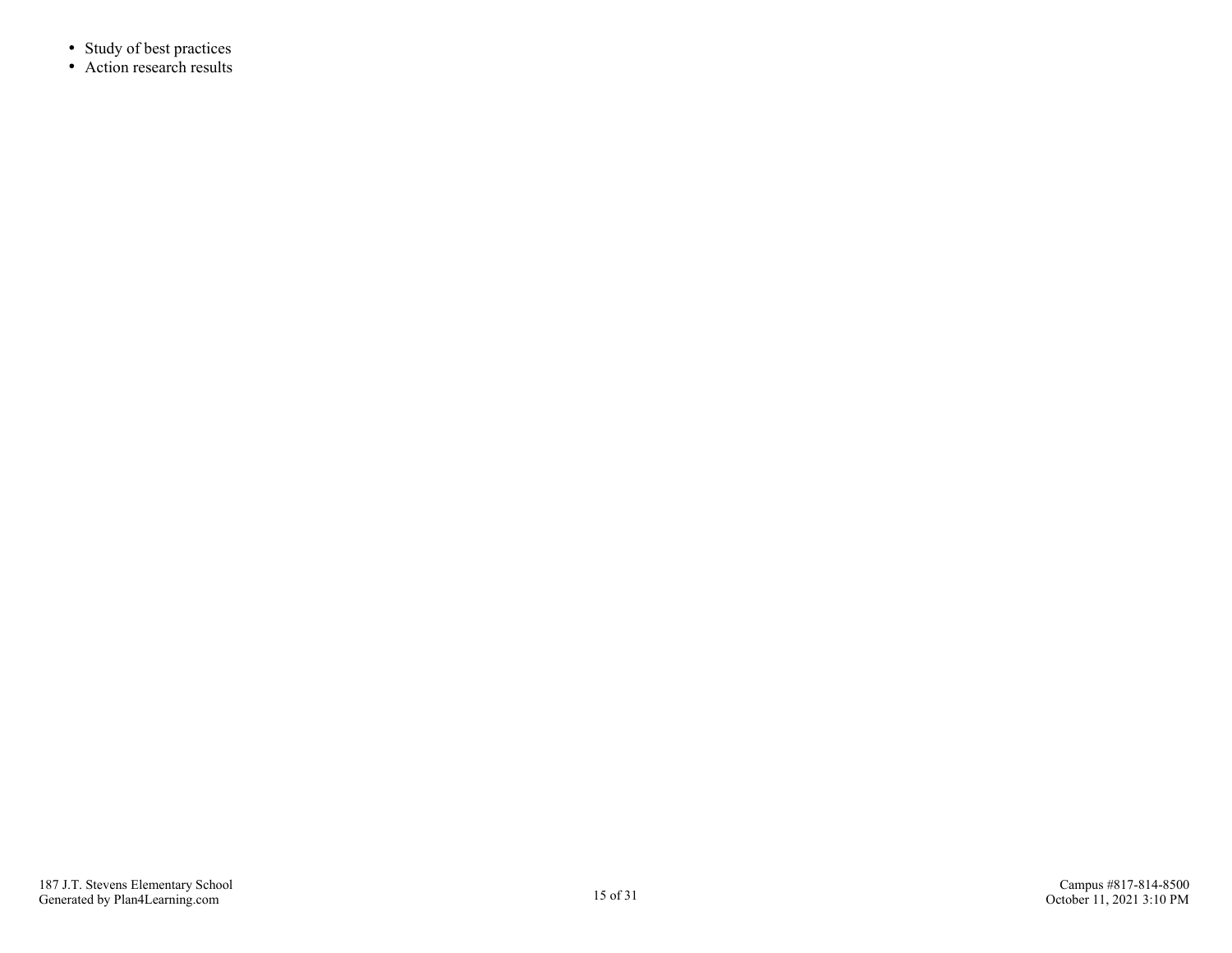## **Goals**

#### <span id="page-15-0"></span>**Goal 1:** Early Literacy

Increase the percentage of 3rd grade students who score at meets grade level or above on STAAR Reading from 34% to 47% by August 2024.

**Performance Objective 1:** Increase the percentage of PK students who score On Track on Circle Phonological Awareness in English from 79% to 85% by May 2022.

Increase the percentage of Economically Disadvantaged students or the student group that is most marginalized by instruction on our campus from 72% to 77% by May 2022.

| <b>Strategy 1 Details</b>                                                                                                                                                                                                                                     | <b>Reviews</b>   |     |     |                  |
|---------------------------------------------------------------------------------------------------------------------------------------------------------------------------------------------------------------------------------------------------------------|------------------|-----|-----|------------------|
| <b>Strategy 1:</b> Improve the quality and alignment of Tier 1 instruction for all students through developing systems that                                                                                                                                   | <b>Formative</b> |     |     | <b>Summative</b> |
| explicitly monitor, adjust, and check for understanding at a rigorous level during the instructional process.                                                                                                                                                 | <b>Nov</b>       | Jan | Mar | June             |
| Strategy's Expected Result/Impact: 90% of coaching conversations documented in STRIVE will<br>demonstrate coaching focused on Tier 1 instruction centered on monitoring, adjusting, or checking for<br>understanding during the implementation of the lesson. |                  |     |     |                  |
| Selection and use of resources that are aligned to the appropriate level of rigor of the standards will be<br>present in 90% of walkthroughs and learning walks.                                                                                              |                  |     |     |                  |
| 100% of resources will align with the instructional framework that has been laid out by the district and meet<br>the appropriate level as established by the Science of Teaching Reading.                                                                     |                  |     |     |                  |
| Staff Responsible for Monitoring: Principal, Assistant Principal, Instructional Coach, Counselor, Case<br>Manager                                                                                                                                             |                  |     |     |                  |
| Funding Sources: Teacher Assistant (x3) - Title I (211) - 211-11-6129-04E-187-30-510-000000-22F10 -<br>\$7,979, Accelerated Reader - Title I (211) - 211-11-6329-04E-187-30-510-000000-22F10 - \$693                                                          |                  |     |     |                  |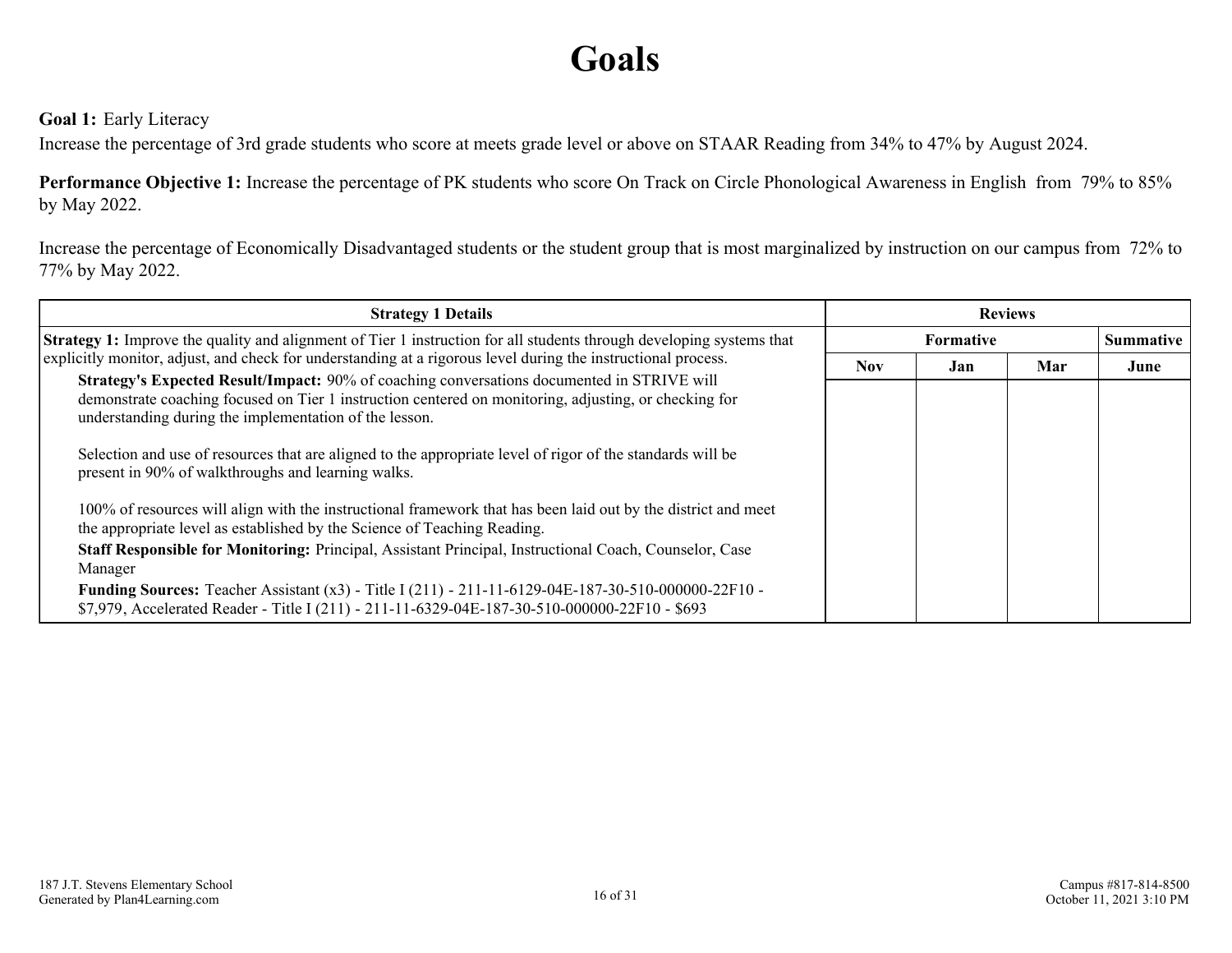| <b>Strategy 2 Details</b>                                                                                                                                                                                                                                                                          | <b>Reviews</b> |                  |     |                  |
|----------------------------------------------------------------------------------------------------------------------------------------------------------------------------------------------------------------------------------------------------------------------------------------------------|----------------|------------------|-----|------------------|
| <b>Strategy 2:</b> PLCs will be utilized to support the development of teacher/student growth mindset and build the capacity                                                                                                                                                                       |                | <b>Formative</b> |     | <b>Summative</b> |
| to plan for the delivery of scaffolds during Tier 1 instruction.                                                                                                                                                                                                                                   | <b>Nov</b>     | Jan              | Mar | June             |
| <b>Strategy's Expected Result/Impact:</b> 100% of lesson plans will show alignment to the curriculum<br>framework and within the grade level in order for all students of historically marginalized groups to receive<br>the same level of instruction as their peers at a minimum to show growth. |                |                  |     |                  |
| Scaffolded instruction will be evident in classroom walkthroughs 85% of the time as evident through student<br>and teacher interactions with the stated objective to show growth.                                                                                                                  |                |                  |     |                  |
| Staff Responsible for Monitoring: Principal, Assistant Principal, Instructional Coach, Counselor, Case<br>Manager                                                                                                                                                                                  |                |                  |     |                  |
| <b>Funding Sources:</b> Substitutes for PD - Title I (211) - 211-11-6112-0PD-187-30-510-000000-22F10 - \$424,<br>Substitutes for PD - SCE (199 PIC 24) - 199-11-6112-001-187-24-313-000000- - \$350                                                                                                |                |                  |     |                  |
| Accomplished<br>Continue/Modify<br>No Progress                                                                                                                                                                                                                                                     |                | Discontinue      |     |                  |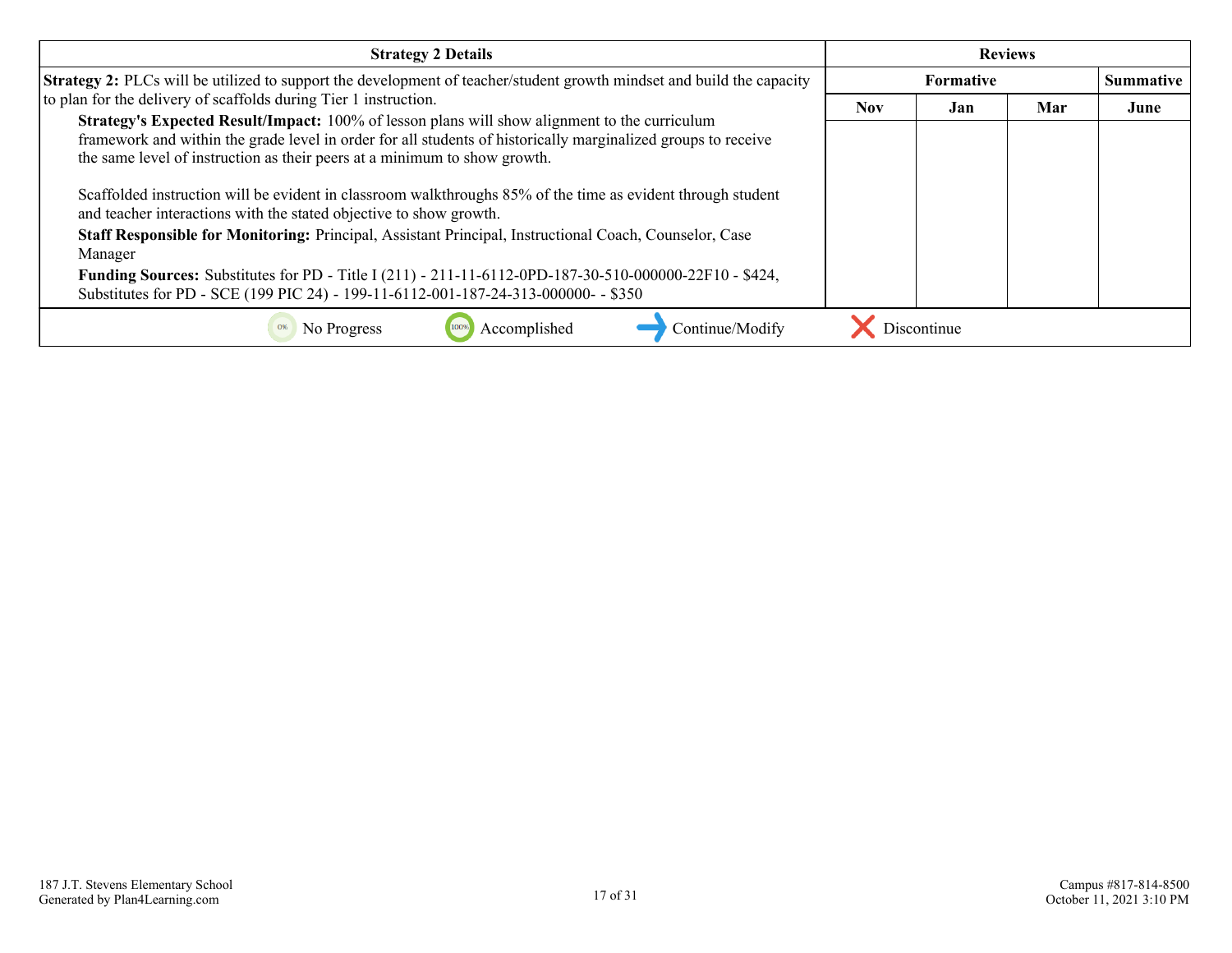#### **Goal 1:** Early Literacy

Increase the percentage of 3rd grade students who score at meets grade level or above on STAAR Reading from 34% to 47% by August 2024.

**Performance Objective 2:** Increase the percentage of Kindergarten - Grade 3 students who Meet or Exceed grade level expectations on key MAP Fluency indicators in English from 44% to 50% by May 2022.

Increase the percentage of African American students or the student group that is most marginalized by instruction on our campus from 35% to 50% by May 2022.

| <b>Strategy 1 Details</b>                                                                                                                                                                                                                                                                                                                                                                                                                                                                                                                                                                                                                                                                                                                       | <b>Reviews</b> |                  |                |                  |
|-------------------------------------------------------------------------------------------------------------------------------------------------------------------------------------------------------------------------------------------------------------------------------------------------------------------------------------------------------------------------------------------------------------------------------------------------------------------------------------------------------------------------------------------------------------------------------------------------------------------------------------------------------------------------------------------------------------------------------------------------|----------------|------------------|----------------|------------------|
| <b>Strategy 1:</b> Improve the quality and alignment of Tier 1 instruction for all students through developing systems that                                                                                                                                                                                                                                                                                                                                                                                                                                                                                                                                                                                                                     |                | <b>Formative</b> |                |                  |
| explicitly monitor, adjust, and check for understanding at a rigorous level during the instructional process.<br>Strategy's Expected Result/Impact: 90% of coaching conversations documented in STRIVE will<br>demonstrate coaching focused on Tier 1 instruction centered on monitoring, adjusting, or checking for<br>understanding during the implementation of the lesson.<br>Selection and use of resources that are aligned to the appropriate level of rigor of the standards will be<br>present in 90% of walkthroughs and learning walks.<br>100% of resources will align with the instructional framework that has been laid out by the district and meet<br>the appropriate level as established by the Science of Teaching Reading. | <b>Nov</b>     | Jan              | Mar            | June             |
| Funding Sources: Teacher Assistant (x3) - Title I (211) - 211-11-6129-04E-187-30-510-000000-22F10 -<br>\$7,984, Accelerated Reader - Title I (211) - 211-11-6329-04E-187-30-510-000000-22F10 - \$693<br><b>Strategy 2 Details</b>                                                                                                                                                                                                                                                                                                                                                                                                                                                                                                               |                |                  | <b>Reviews</b> |                  |
| <b>Strategy 2:</b> PLCs will be utilized to support the development of teacher/student growth mindset and build the capacity                                                                                                                                                                                                                                                                                                                                                                                                                                                                                                                                                                                                                    |                | Formative        |                | <b>Summative</b> |
| to plan for the delivery of scaffolds during Tier 1 instruction.                                                                                                                                                                                                                                                                                                                                                                                                                                                                                                                                                                                                                                                                                | <b>Nov</b>     | Jan              | Mar            | June             |
| Strategy's Expected Result/Impact: 100% of lesson plans will show alignment to the curriculum<br>framework and within the grade level in order for all students of historically marginalized groups to receive<br>the same level of instruction as their peers at a minimum to show growth.<br>Scaffolded instruction will be evident in classroom walkthroughs 85% of the time as evident through student<br>and teacher interactions with the stated objective to show growth.<br><b>Funding Sources:</b> Substitutes for PD - Title I (211) - 211-11-6112-0PD-187-30-510-000000-22F10 - \$424,<br>Substitutes for PD - SCE (199 PIC 24) - 199-11-6112-001-187-24-313-000000- - \$350                                                         |                |                  |                |                  |
| Accomplished<br>Continue/Modify<br>No Progress<br>100%                                                                                                                                                                                                                                                                                                                                                                                                                                                                                                                                                                                                                                                                                          |                | Discontinue      |                |                  |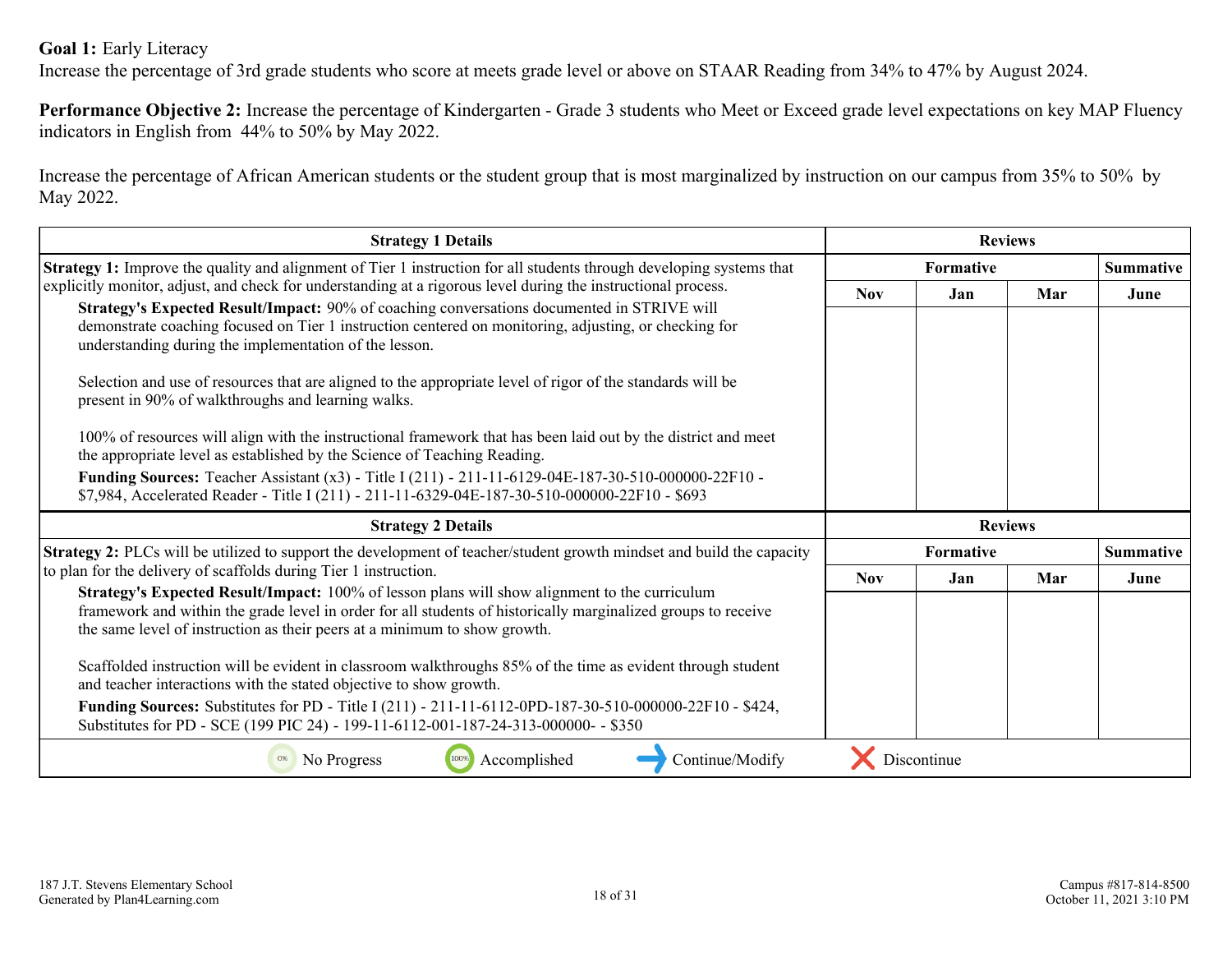#### **Goal 1:** Early Literacy

Increase the percentage of 3rd grade students who score at meets grade level or above on STAAR Reading from 34% to 47% by August 2024.

**Performance Objective 3:** Increase the percentage of Kindergarten through Grade 5 students who meet or exceed projected growth on MAP Growth Reading in English from 37% to 50% by May 2022.

Increase the percentage of English Language Learners students or group that is most marginalized by instruction on our campus from 32% to 50% by May 2022.

| <b>Strategy 1 Details</b>                                                                                                                                                                                                                                                                   | <b>Reviews</b> |                  |     |                  |
|---------------------------------------------------------------------------------------------------------------------------------------------------------------------------------------------------------------------------------------------------------------------------------------------|----------------|------------------|-----|------------------|
| <b>Strategy 1:</b> Improve the quality and alignment of Tier 1 instruction for all students through developing systems that                                                                                                                                                                 |                | <b>Formative</b> |     | <b>Summative</b> |
| explicitly monitor, adjust, and check for understanding at a rigorous level during the instructional process.                                                                                                                                                                               | <b>Nov</b>     | Jan              | Mar | June             |
| Strategy's Expected Result/Impact: 90% of coaching conversations documented in STRIVE will<br>demonstrate coaching focused on Tier 1 instruction centered on monitoring, adjusting, or checking for<br>understanding during the implementation of the lesson.                               |                |                  |     |                  |
| Selection and use of resources that are aligned to the appropriate level of rigor of the standards will be<br>present in 90% of walkthroughs and learning walks.                                                                                                                            |                |                  |     |                  |
| 100% of resources will align with the instructional framework that has been laid out by the district and meet<br>the appropriate level as established by the Science of Teaching Reading.                                                                                                   |                |                  |     |                  |
| Funding Sources: Teacher Assistant (x3) - Title I (211) - 211-11-6129-04E-187-30-510-000000-22F10 -<br>\$7,979, Accelerated Reader - Title I (211) - 211-11-6329-04E-187-30-510-000000-22F10 - \$693                                                                                        |                |                  |     |                  |
| <b>Strategy 2 Details</b>                                                                                                                                                                                                                                                                   |                | <b>Reviews</b>   |     |                  |
|                                                                                                                                                                                                                                                                                             | Formative      |                  |     |                  |
| Strategy 2: PLCs will be utilized to support the development of teacher/student growth mindset and build the capacity                                                                                                                                                                       |                |                  |     | <b>Summative</b> |
| to plan for the delivery of scaffolds during Tier 1 instruction.                                                                                                                                                                                                                            | <b>Nov</b>     | Jan              | Mar | June             |
| Strategy's Expected Result/Impact: 100% of lesson plans will show alignment to the curriculum<br>framework and within the grade level in order for all students of historically marginalized groups to receive<br>the same level of instruction as their peers at a minimum to show growth. |                |                  |     |                  |
| Scaffolded instruction will be evident in classroom walkthroughs 85% of the time as evident through student<br>and teacher interactions with the stated objective to show growth.                                                                                                           |                |                  |     |                  |
| <b>Funding Sources:</b> Substitutes for PD - Title I (211) - 211-11-6112-0PD-187-30-510-000000-22F10 - \$424,<br>Substitutes for PD - SCE (199 PIC 24) - 199-11-6112-001-187-24-313-000000- - \$350                                                                                         |                |                  |     |                  |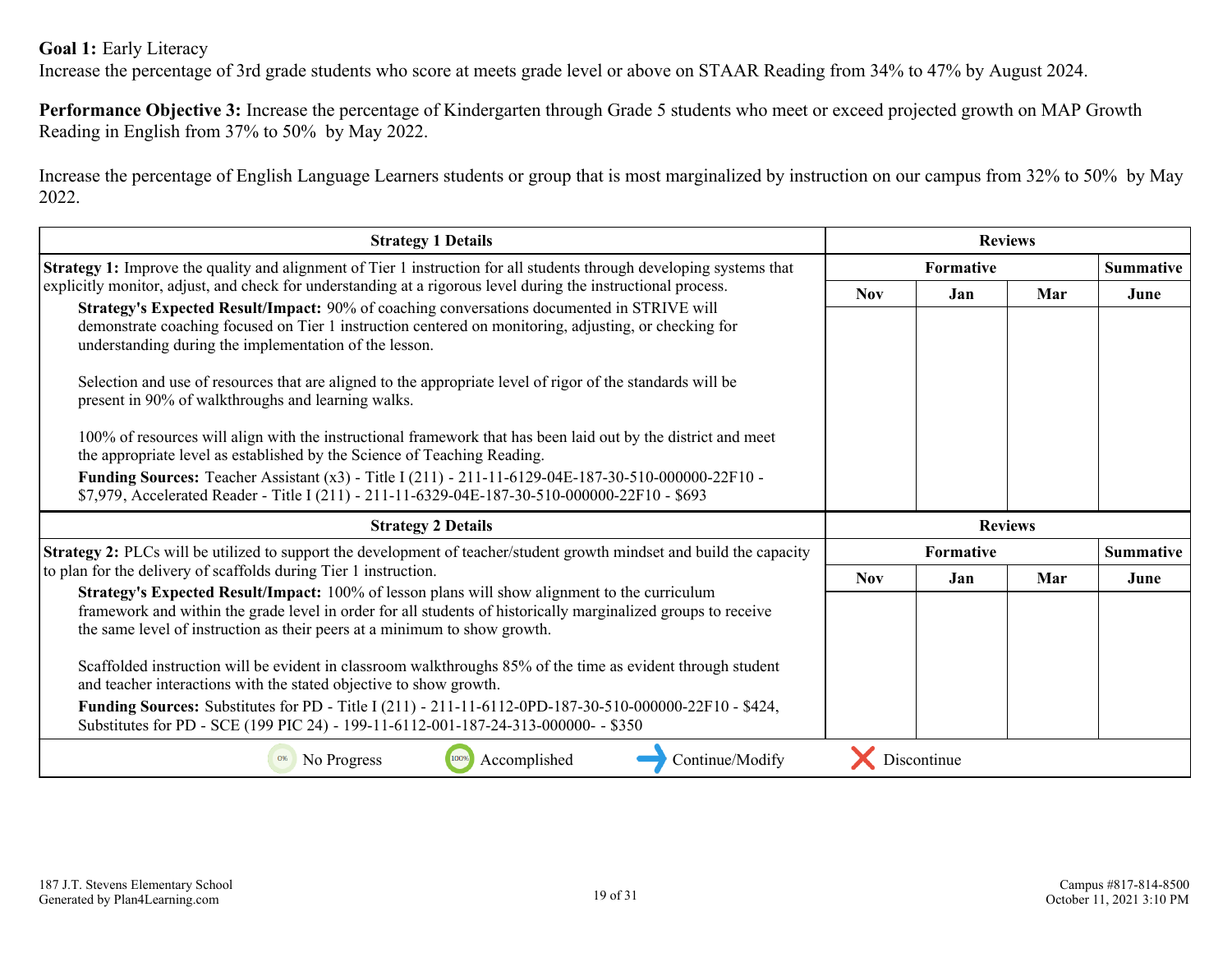#### <span id="page-19-0"></span>**Goal 2:** Early Math

Increase the percentage of 3rd grade students who score at meets grade level or above on STAAR Mathematics from 34% to 45% by August 2024.

**Performance Objective 1:** Increase the percentage of PK students who score On Track on Circle Math from 79% to 85% by May 2022.

Increase the percentage of Economically Disadvantaged students or the student group that is most marginalized by instruction on our campus from 61% to 70% by May 2022.

| <b>Strategy 1 Details</b>                                                                                                                                                                                                                                     | <b>Reviews</b> |                  |                |                  |
|---------------------------------------------------------------------------------------------------------------------------------------------------------------------------------------------------------------------------------------------------------------|----------------|------------------|----------------|------------------|
| Strategy 1: Improve the quality and alignment of Tier 1 instruction for all students through developing systems that                                                                                                                                          |                | <b>Formative</b> |                |                  |
| explicitly monitor, adjust, and check for understanding at a rigorous level during the instructional process.                                                                                                                                                 | <b>Nov</b>     | Jan              | Mar            | June             |
| Strategy's Expected Result/Impact: 90% of coaching conversations documented in STRIVE will<br>demonstrate coaching focused on Tier 1 instruction centered on monitoring, adjusting, or checking for<br>understanding during the implementation of the lesson. |                |                  |                |                  |
| Selection and use of resources that are aligned to the appropriate level of rigor of the standards will be<br>present in 90% of walkthroughs and learning walks.                                                                                              |                |                  |                |                  |
| 100% of resources will align with the instructional framework that has been laid out by the district and meet<br>the appropriate level as established by the Science of Teaching Reading.                                                                     |                |                  |                |                  |
| Funding Sources: Teacher Assistant (x3) - Title I (211) - 211-11-6129-04E-187-30-510-000000-22F10 -<br>\$7,979, Accelerated Reader - Title I (211) - 211-11-6329-04E-187-30-510-000000-22F10 - \$693                                                          |                |                  |                |                  |
| <b>Strategy 2 Details</b>                                                                                                                                                                                                                                     |                |                  | <b>Reviews</b> |                  |
| <b>Strategy 2:</b> PLCs will be utilized to support the development of teacher/student growth mindset and build the capacity                                                                                                                                  |                | <b>Formative</b> |                | <b>Summative</b> |
| to plan for the delivery of scaffolds during Tier 1 instruction.                                                                                                                                                                                              | <b>Nov</b>     | Jan              | Mar            | June             |
| Strategy's Expected Result/Impact: 100% of lesson plans will show alignment to the curriculum                                                                                                                                                                 |                |                  |                |                  |
| framework and within the grade level in order for all students of historically marginalized groups to receive<br>the same level of instruction as their peers at a minimum to show growth.                                                                    |                |                  |                |                  |
| Scaffolded instruction will be evident in classroom walkthroughs 85% of the time as evident through student<br>and teacher interactions with the stated objective to show growth.                                                                             |                |                  |                |                  |
| Funding Sources: Substitutes for PD - Title I (211) - 211-11-6112-0PD-187-30-510-000000-22F10 - \$424,<br>Substitutes for PD - SCE (199 PIC 24) - 199-11-6112-001-187-24-313-000000- - \$350                                                                  |                |                  |                |                  |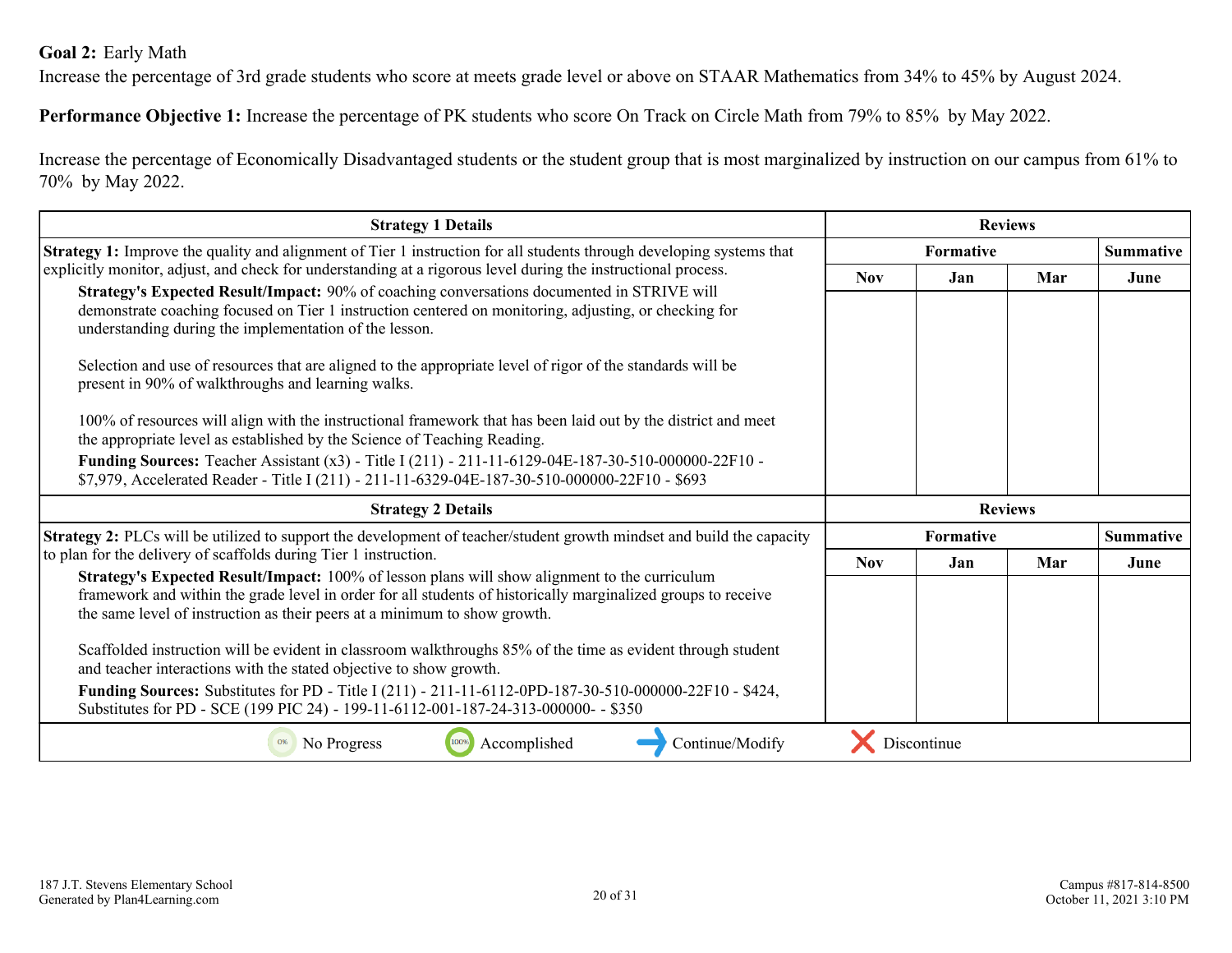#### **Goal 2:** Early Math

Increase the percentage of 3rd grade students who score at meets grade level or above on STAAR Mathematics from 34% to 45% by August 2024.

**Performance Objective 2:** Increase the percentage of Kinder students who score On Track on TX-KEA Math from 49% to 55% by May 2022.

Increase the percentage of Economically Disadvantaged students or the student group that is most marginalized by instruction on our campus from 40% to 50% by May 2022.

| <b>Strategy 1 Details</b>                                                                                                                                                                                                                                                                   | <b>Reviews</b> |             |                |                  |
|---------------------------------------------------------------------------------------------------------------------------------------------------------------------------------------------------------------------------------------------------------------------------------------------|----------------|-------------|----------------|------------------|
| <b>Strategy 1:</b> Improve the quality and alignment of Tier 1 instruction for all students through developing systems that                                                                                                                                                                 |                | Formative   |                | <b>Summative</b> |
| explicitly monitor, adjust, and check for understanding at a rigorous level during the instructional process.                                                                                                                                                                               | <b>Nov</b>     | Jan         | Mar            | June             |
| Strategy's Expected Result/Impact: 90% of coaching conversations documented in STRIVE will<br>demonstrate coaching focused on Tier 1 instruction centered on monitoring, adjusting, or checking for<br>understanding during the implementation of the lesson.                               |                |             |                |                  |
| Selection and use of resources that are aligned to the appropriate level of rigor of the standards will be<br>present in 90% of walkthroughs and learning walks.                                                                                                                            |                |             |                |                  |
| 100% of resources will align with the instructional framework that has been laid out by the district and meet<br>the appropriate level as established by the Science of Teaching Reading.                                                                                                   |                |             |                |                  |
| Funding Sources: Teacher Assistant (x3) - Title I (211) - 211-11-6129-04E-187-30-510-000000-22F10 -<br>\$7,979, Accelerated Reader - Title I (211) - 211-11-6329-04E-187-30-510-000000-22F10 - \$693                                                                                        |                |             |                |                  |
| <b>Strategy 2 Details</b>                                                                                                                                                                                                                                                                   |                |             | <b>Reviews</b> |                  |
| <b>Strategy 2:</b> PLCs will be utilized to support the development of teacher/student growth mindset and build the capacity                                                                                                                                                                |                | Formative   |                | <b>Summative</b> |
| to plan for the delivery of scaffolds during Tier 1 instruction.                                                                                                                                                                                                                            | <b>Nov</b>     | Jan         | Mar            | June             |
| Strategy's Expected Result/Impact: 100% of lesson plans will show alignment to the curriculum<br>framework and within the grade level in order for all students of historically marginalized groups to receive<br>the same level of instruction as their peers at a minimum to show growth. |                |             |                |                  |
| Scaffolded instruction will be evident in classroom walkthroughs 85% of the time as evident through student<br>and teacher interactions with the stated objective to show growth.                                                                                                           |                |             |                |                  |
| <b>Funding Sources:</b> Substitutes for PD - Title I (211) - 211-11-6112-0PD-187-30-510-000000-22F10 - \$424,<br>Substitutes for PD - SCE (199 PIC 24) - 199-11-6112-001-187-24-313-000000- - \$350                                                                                         |                |             |                |                  |
| Accomplished<br>Continue/Modify<br>No Progress<br>100%<br>0%                                                                                                                                                                                                                                |                | Discontinue |                |                  |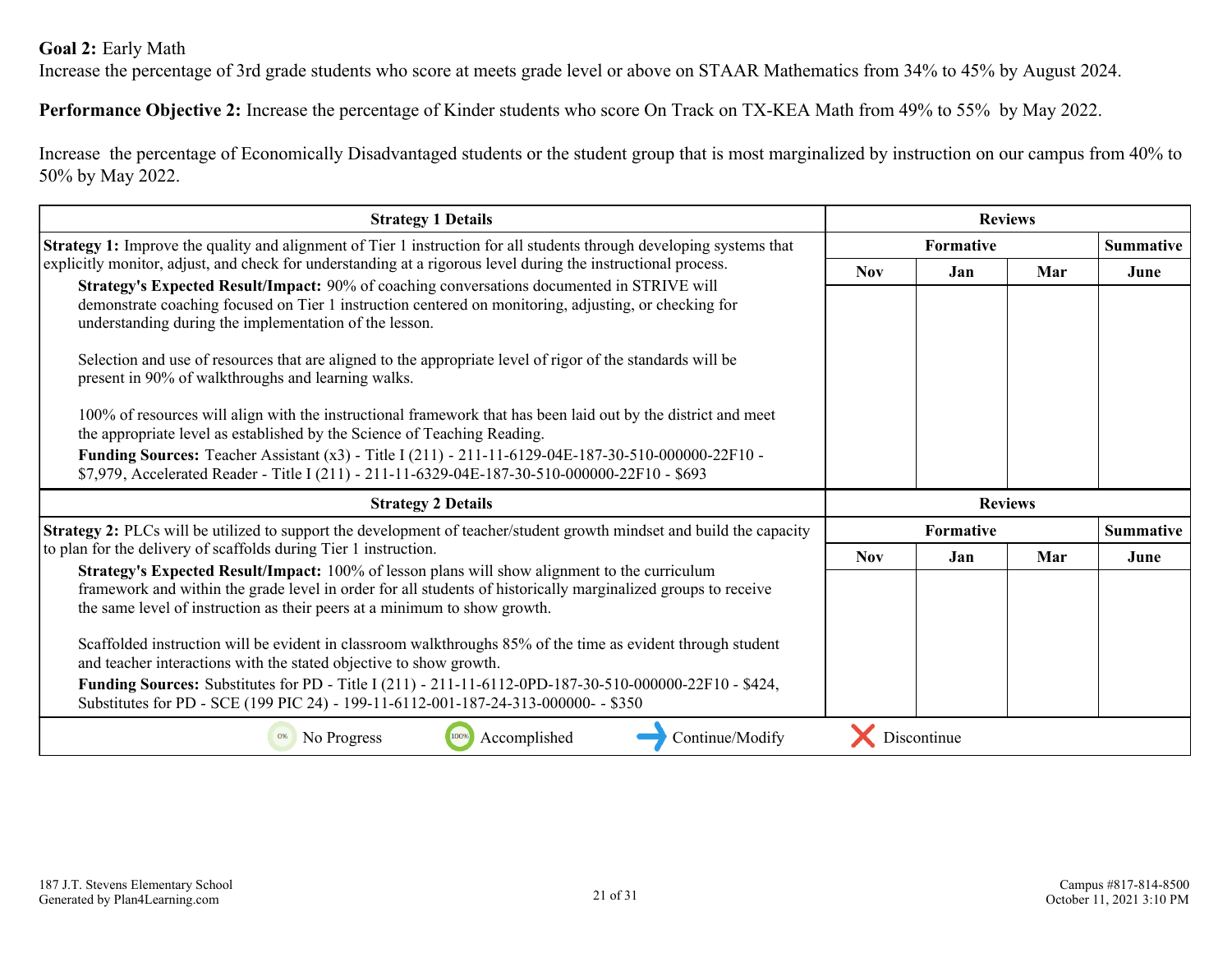#### **Goal 2:** Early Math

Increase the percentage of 3rd grade students who score at meets grade level or above on STAAR Mathematics from 34% to 45% by August 2024.

**Performance Objective 3:** Increase the percentage of Kindergarten - Grade 5 students who Meet or Exceed projected growth on MAP Growth from 36% to 50% by May 2022.

Increase the percentage of Special Education students or the student group that is most marginalized by instruction on our campus from 30% to 50% by May 2022.

| <b>Strategy 1 Details</b>                                                                                                                                                                                                                                                                   | <b>Reviews</b> |                  |     |                  |
|---------------------------------------------------------------------------------------------------------------------------------------------------------------------------------------------------------------------------------------------------------------------------------------------|----------------|------------------|-----|------------------|
| <b>Strategy 1:</b> Improve the quality and alignment of Tier 1 instruction for all students through developing systems that                                                                                                                                                                 |                | Formative        |     | <b>Summative</b> |
| explicitly monitor, adjust, and check for understanding at a rigorous level during the instructional process.                                                                                                                                                                               | <b>Nov</b>     | Jan              | Mar | June             |
| Strategy's Expected Result/Impact: 90% of coaching conversations documented in STRIVE will<br>demonstrate coaching focused on Tier 1 instruction centered on monitoring, adjusting, or checking for<br>understanding during the implementation of the lesson.                               |                |                  |     |                  |
| Selection and use of resources that are aligned to the appropriate level of rigor of the standards will be<br>present in 90% of walkthroughs and learning walks.                                                                                                                            |                |                  |     |                  |
| 100% of resources will align with the instructional framework that has been laid out by the district and meet<br>the appropriate level as established by the Science of Teaching Reading.                                                                                                   |                |                  |     |                  |
| Funding Sources: Teacher Assistant (x3) - Title I (211) - 211-11-6129-04E-187-30-510-000000-22F10 -<br>\$7,979, Accelerated Reader - Title I (211) - 211-11-6329-04E-187-30-510-000000-22F10 - \$693                                                                                        |                |                  |     |                  |
|                                                                                                                                                                                                                                                                                             |                |                  |     |                  |
| <b>Strategy 2 Details</b>                                                                                                                                                                                                                                                                   |                | <b>Reviews</b>   |     |                  |
| Strategy 2: PLCs will be utilized to support the development of teacher/student growth mindset and build the capacity                                                                                                                                                                       |                | <b>Formative</b> |     | <b>Summative</b> |
| to plan for the delivery of scaffolds during Tier 1 instruction.                                                                                                                                                                                                                            | <b>Nov</b>     | Jan              | Mar | June             |
| Strategy's Expected Result/Impact: 100% of lesson plans will show alignment to the curriculum<br>framework and within the grade level in order for all students of historically marginalized groups to receive<br>the same level of instruction as their peers at a minimum to show growth. |                |                  |     |                  |
| Scaffolded instruction will be evident in classroom walkthroughs 85% of the time as evident through student<br>and teacher interactions with the stated objective to show growth.                                                                                                           |                |                  |     |                  |
| <b>Funding Sources:</b> Substitutes for PD - Title I (211) - 211-11-6112-0PD-187-30-510-000000-22F10 - \$424,<br>Substitutes for PD - SCE (199 PIC 24) - 199-11-6112-001-187-24-313-000000- - \$350                                                                                         |                |                  |     |                  |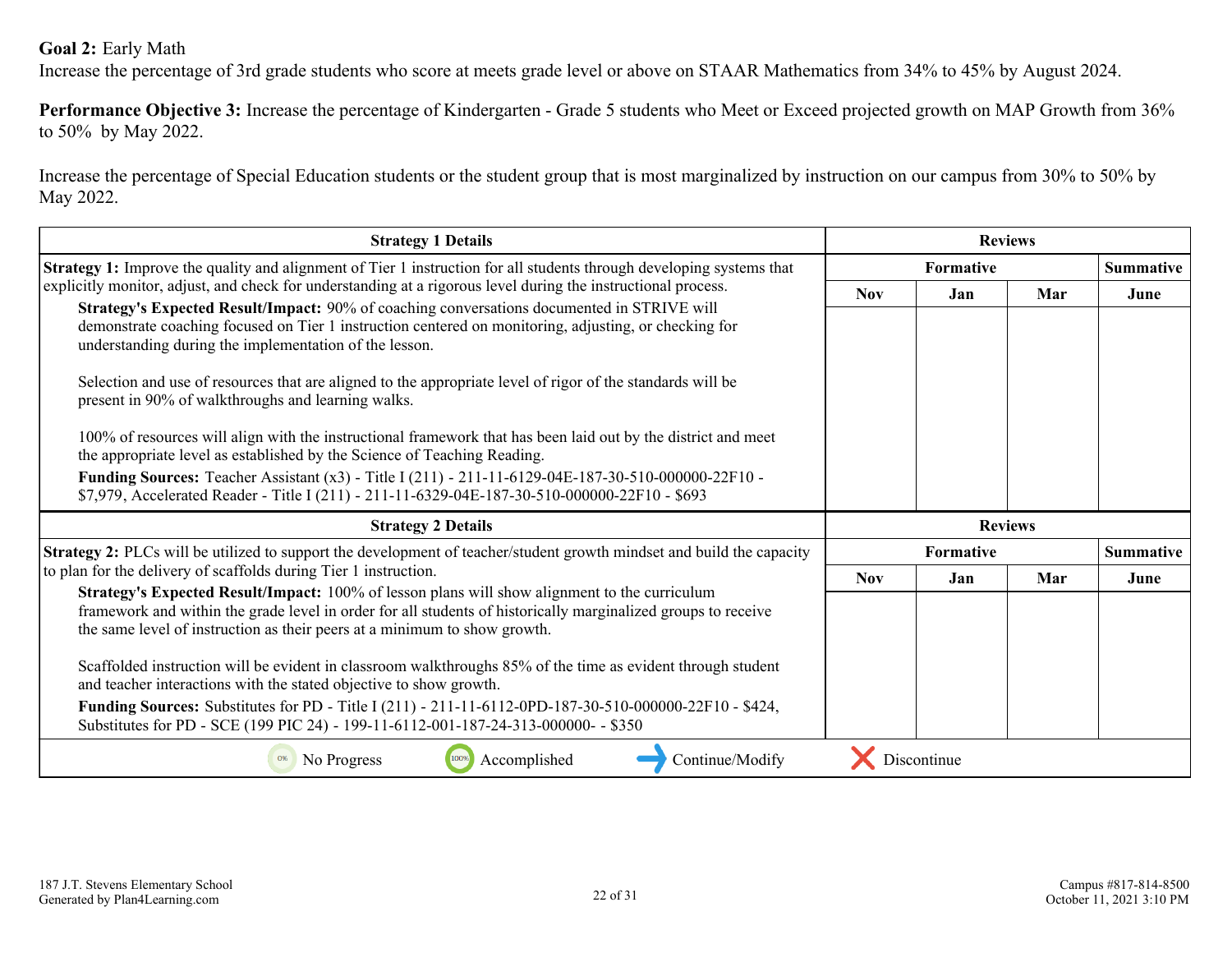#### <span id="page-22-0"></span>**Goal 3:** CCMR

Increase the percentage of students graduating with a CCMR indicator from 43% to 48% by June 2024.

**Performance Objective 1:** Increase the percentage of 3-5 grade students scoring at MEETS or above on STAAR Reading from 36% to 50% by May 2022.

Increase the percentage of African American students or the student group that is most marginalized by instruction on our campus from 17% to 50% by May 2022.

| <b>Strategy 1 Details</b>                                                                                                                                                                                                                                                                   | <b>Reviews</b> |                  |                |                  |
|---------------------------------------------------------------------------------------------------------------------------------------------------------------------------------------------------------------------------------------------------------------------------------------------|----------------|------------------|----------------|------------------|
| <b>Strategy 1:</b> Improve the quality and alignment of Tier 1 instruction for all students through developing systems that                                                                                                                                                                 |                | <b>Formative</b> |                | <b>Summative</b> |
| explicitly monitor, adjust, and check for understanding at a rigorous level during the instructional process.                                                                                                                                                                               | <b>Nov</b>     | <b>Jan</b>       | Mar            | June             |
| Strategy's Expected Result/Impact: 90% of coaching conversations documented in STRIVE will<br>demonstrate coaching focused on Tier 1 instruction centered on monitoring, adjusting, or checking for<br>understanding during the implementation of the lesson.                               |                |                  |                |                  |
| Selection and use of resources that are aligned to the appropriate level of rigor of the standards will be<br>present in 90% of walkthroughs and learning walks.                                                                                                                            |                |                  |                |                  |
| 100% of resources will align with the instructional framework that has been laid out by the district and meet<br>the appropriate level as established by the Science of Teaching Reading.                                                                                                   |                |                  |                |                  |
| Funding Sources: Teacher Assistant (x3) - Title I (211) - 211-11-6129-04E-187-30-510-000000-22F10 -<br>\$7,979, Accelerated Reader - Title I (211) - 211-11-6329-04E-187-30-510-000000-22F10 - \$693                                                                                        |                |                  |                |                  |
| <b>Strategy 2 Details</b>                                                                                                                                                                                                                                                                   |                |                  | <b>Reviews</b> |                  |
| <b>Strategy 2:</b> PLCs will be utilized to support the development of teacher/student growth mindset and build the capacity                                                                                                                                                                |                | <b>Formative</b> |                | <b>Summative</b> |
| to plan for the delivery of scaffolds during Tier 1 instruction.                                                                                                                                                                                                                            | <b>Nov</b>     | Jan              | Mar            | June             |
| Strategy's Expected Result/Impact: 100% of lesson plans will show alignment to the curriculum<br>framework and within the grade level in order for all students of historically marginalized groups to receive<br>the same level of instruction as their peers at a minimum to show growth. |                |                  |                |                  |
|                                                                                                                                                                                                                                                                                             |                |                  |                |                  |
| Scaffolded instruction will be evident in classroom walkthroughs 85% of the time as evident through student<br>and teacher interactions with the stated objective to show growth.                                                                                                           |                |                  |                |                  |
| <b>Funding Sources:</b> Substitutes for PD - Title I (211) - 211-11-6112-0PD-187-30-510-000000-22F10 - \$424,<br>Substitutes for PD - SCE (199 PIC 24) - 199-11-6112-001-187-24-313-000000- - \$350                                                                                         |                |                  |                |                  |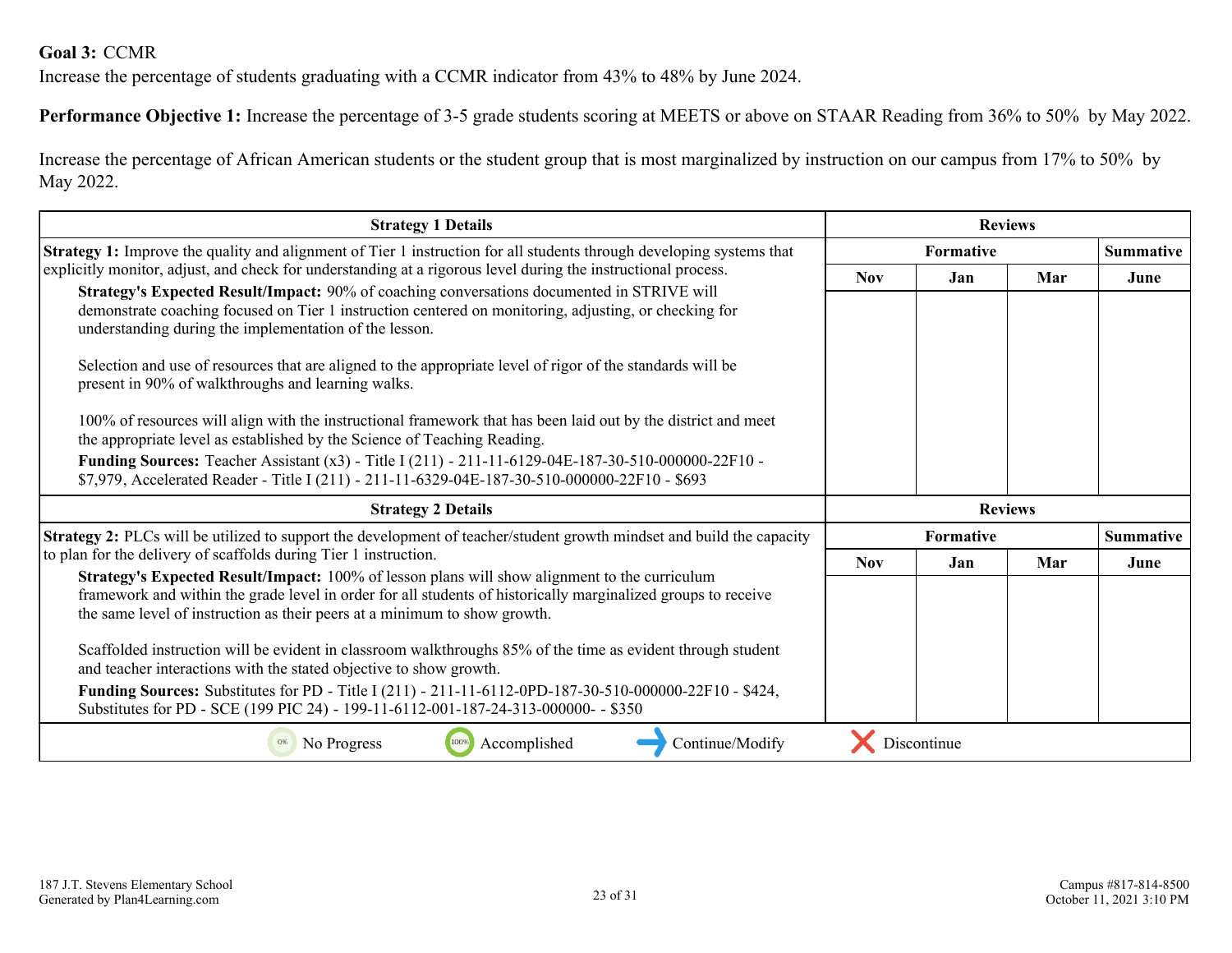#### **Goal 3:** CCMR

Increase the percentage of students graduating with a CCMR indicator from 43% to 48% by June 2024.

**Performance Objective 2:** Increase the percentage of 3-5 grade students scoring at MEETS or above on STAAR Math from 28% to 50% by May 2022.

Increase the percentage of Special Education students or the student group that is most marginalized by instruction on our campus from 0% to 50% by May 2022.

| <b>Strategy 1 Details</b>                                                                                                                                                                                                                                                                          | <b>Reviews</b> |                  |                |                  |  |                  |
|----------------------------------------------------------------------------------------------------------------------------------------------------------------------------------------------------------------------------------------------------------------------------------------------------|----------------|------------------|----------------|------------------|--|------------------|
| <b>Strategy 1:</b> Improve the quality and alignment of Tier 1 instruction for all students through developing systems that                                                                                                                                                                        |                | <b>Formative</b> |                |                  |  | <b>Summative</b> |
| explicitly monitor, adjust, and check for understanding at a rigorous level during the instructional process.                                                                                                                                                                                      | <b>Nov</b>     | Jan              | Mar            | June             |  |                  |
| Strategy's Expected Result/Impact: 90% of coaching conversations documented in STRIVE will<br>demonstrate coaching focused on Tier 1 instruction centered on monitoring, adjusting, or checking for<br>understanding during the implementation of the lesson.                                      |                |                  |                |                  |  |                  |
| Selection and use of resources that are aligned to the appropriate level of rigor of the standards will be<br>present in 90% of walkthroughs and learning walks.                                                                                                                                   |                |                  |                |                  |  |                  |
| 100% of resources will align with the instructional framework that has been laid out by the district and meet<br>the appropriate level as established by the Science of Teaching Reading.                                                                                                          |                |                  |                |                  |  |                  |
| Funding Sources: Teacher Assistant (x3) - Title I (211) - 211-11-6129-04E-187-30-510-000000-22F10 -<br>\$7,979, Accelerated Reader - Title I (211) - 211-11-6329-04E-187-30-510-000000-22F10 - \$693                                                                                               |                |                  |                |                  |  |                  |
| <b>Strategy 2 Details</b>                                                                                                                                                                                                                                                                          |                |                  | <b>Reviews</b> |                  |  |                  |
| <b>Strategy 2:</b> PLCs will be utilized to support the development of teacher/student growth mindset and build the capacity                                                                                                                                                                       |                | <b>Formative</b> |                | <b>Summative</b> |  |                  |
| to plan for the delivery of scaffolds during Tier 1 instruction.                                                                                                                                                                                                                                   | <b>Nov</b>     | Jan              | Mar            | June             |  |                  |
| <b>Strategy's Expected Result/Impact:</b> 100% of lesson plans will show alignment to the curriculum<br>framework and within the grade level in order for all students of historically marginalized groups to receive<br>the same level of instruction as their peers at a minimum to show growth. |                |                  |                |                  |  |                  |
| Scaffolded instruction will be evident in classroom walkthroughs 85% of the time as evident through student<br>and teacher interactions with the stated objective to show growth.                                                                                                                  |                |                  |                |                  |  |                  |
| <b>Funding Sources:</b> Substitutes for PD - Title I (211) - 211-11-6112-0PD-187-30-510-000000-22F10 - \$424,<br>Substitutes for PD - SCE (199 PIC 24) - 199-11-6112-001-187-24-313-000000- - \$350                                                                                                |                |                  |                |                  |  |                  |
| Accomplished<br>Continue/Modify<br>No Progress<br>100%<br>0%                                                                                                                                                                                                                                       |                | Discontinue      |                |                  |  |                  |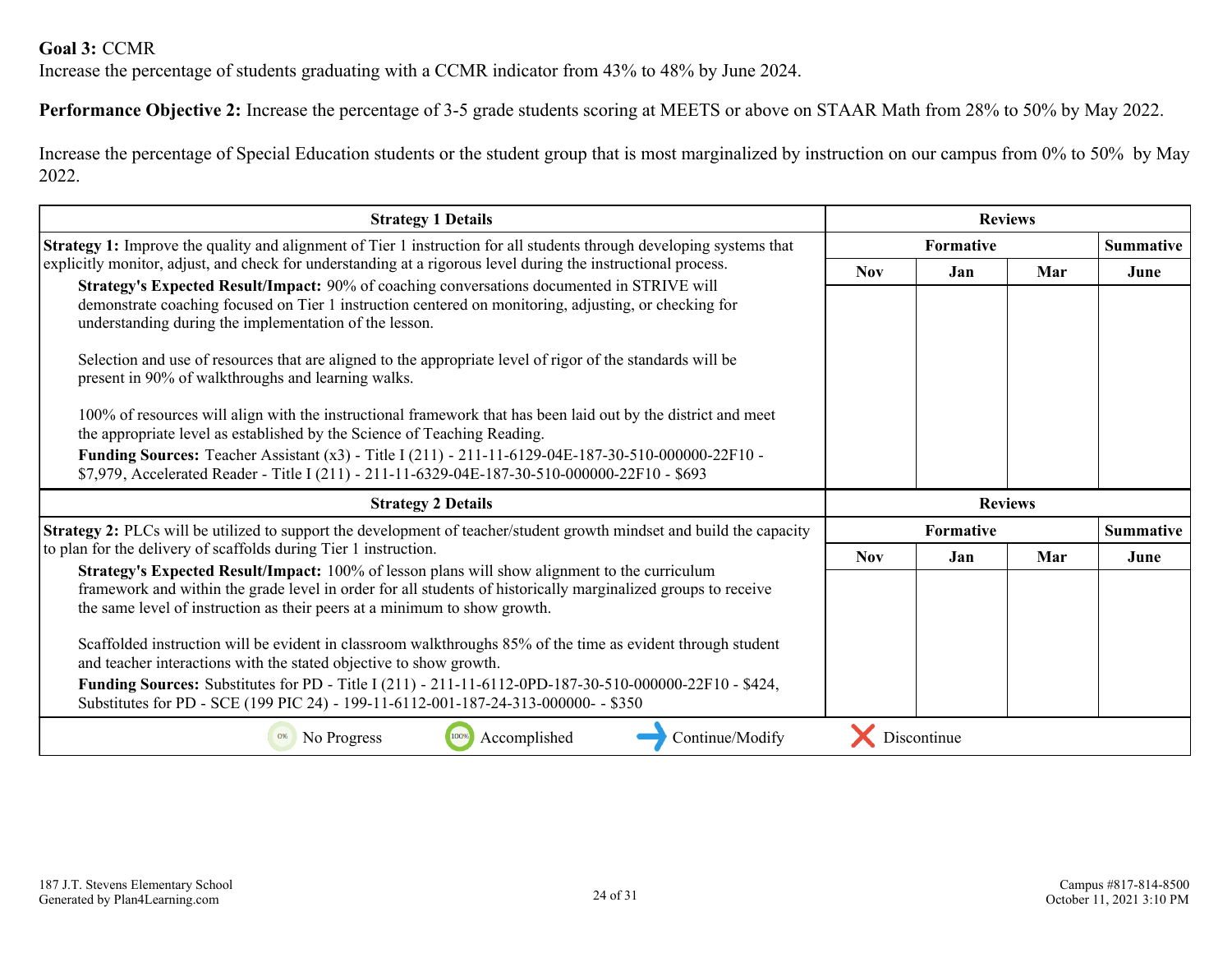<span id="page-24-0"></span>Ensure all students have access to a safe, supportive and culturally responsive learning environment.

**Performance Objective 1:** Decrease the number and percentage of students who are chronically absent from 25% to 10% by May 2022.

Decrease the number and percentage of African American students or the student group that is most marginalized by instruction on our campus (gender, race, program, other) from 39% to 10% by May 2022.

| <b>Strategy 1 Details</b>                                                                                                                                                                                                                     | <b>Reviews</b> |                  |     |                  |
|-----------------------------------------------------------------------------------------------------------------------------------------------------------------------------------------------------------------------------------------------|----------------|------------------|-----|------------------|
| <b>Strategy 1:</b> Develop systems that create an inclusive school community with a culture centered on building a growth                                                                                                                     |                | <b>Formative</b> |     | <b>Summative</b> |
| mindset through: teachers and staff encouraging and developing leadership and self-regulatory skills; building strong<br>interpersonal relationships; collaborating outside of normally established boundaries and programs; and providing an | <b>Nov</b>     | Jan              | Mar | June             |
| opportunity for student engagement within the entire community.<br>Strategy's Expected Result/Impact: Student attendance will increase to 95% or higher for students of<br>historically marginalized groups for the school year.              |                |                  |     |                  |
| Student responses on the Panorama SEL survey will indicate a 90% positive response to the learning<br>environment.                                                                                                                            |                |                  |     |                  |
| Suspensions for students of historically marginalized groups will account for less than 20% of all suspensions<br>on campus.                                                                                                                  |                |                  |     |                  |
| Parent responses on Panorama SEL survey will indicate a 75% positive perception of the campus.                                                                                                                                                |                |                  |     |                  |
| Faculty responses on Panorama SEL survey will indicate a 50% growth mindset is present on campus.                                                                                                                                             |                |                  |     |                  |
| Staff Responsible for Monitoring: Principal, Assistant Principal, Instructional Coach, Counselor, Case<br>Manager                                                                                                                             |                |                  |     |                  |
| <b>Funding Sources:</b> Incentives to implement House System - Title I (211) -<br>211-11-6499-04E-187-30-510-000000-22F10 - \$688, Parent Engagement - Title I (211) -<br>211-61-6399-04L-187-30-510-000000-22F10 - \$500                     |                |                  |     |                  |
| Accomplished<br>Continue/Modify<br>No Progress                                                                                                                                                                                                |                | Discontinue      |     |                  |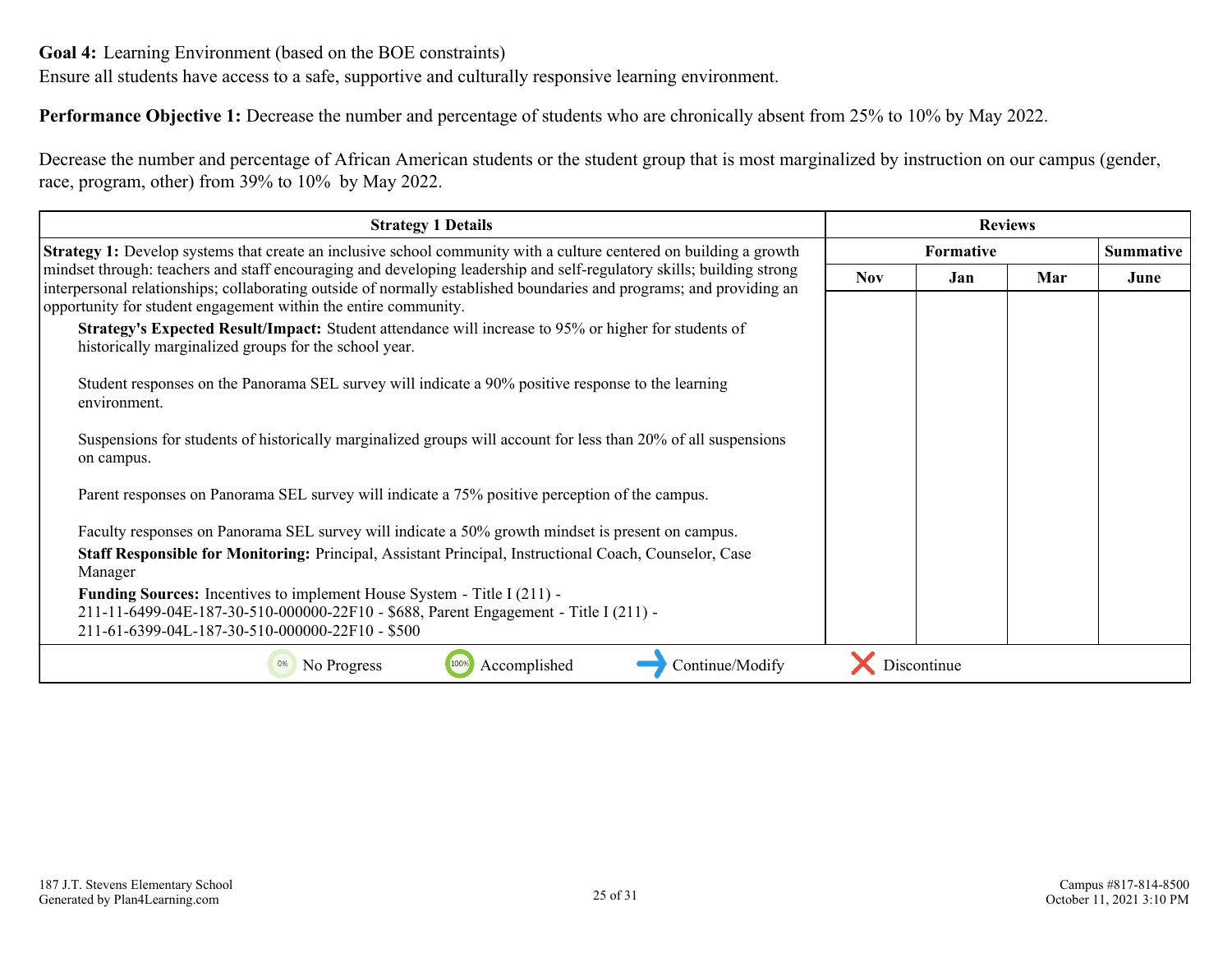Ensure all students have access to a safe, supportive and culturally responsive learning environment.

**Performance Objective 2:** Increase positive response by students to the learning environment on the Panorama SEL Survey from 64% to 75% by May 2022.

Increase positive response by Hispanic students or the student group that is most marginalized by instruction on our campus from 62% to 75% by May 2022.

| <b>Strategy 1 Details</b>                                                                                                                                                                                                                                                                                        | <b>Reviews</b> |                  |     |      |
|------------------------------------------------------------------------------------------------------------------------------------------------------------------------------------------------------------------------------------------------------------------------------------------------------------------|----------------|------------------|-----|------|
| <b>Strategy 1:</b> Develop systems that create an inclusive school community with a culture centered on building a growth                                                                                                                                                                                        |                | <b>Formative</b> |     |      |
| mindset through: teachers and staff encouraging and developing leadership and self-regulatory skills; building strong<br>interpersonal relationships; collaborating outside of normally established boundaries and programs; and providing an<br>opportunity for student engagement within the entire community. | <b>Nov</b>     | Jan              | Mar | June |
| Strategy's Expected Result/Impact: Student attendance will increase to 95% or higher for students of<br>historically marginalized groups for the school year.                                                                                                                                                    |                |                  |     |      |
| Student responses on the Panorama SEL survey will indicate a 90% positive response to the learning<br>environment.                                                                                                                                                                                               |                |                  |     |      |
| Suspensions for students of historically marginalized groups will account for less than 20% of all suspensions<br>on campus.                                                                                                                                                                                     |                |                  |     |      |
| Parent responses on Panorama SEL survey will indicate a 75% positive perception of the campus.                                                                                                                                                                                                                   |                |                  |     |      |
| Faculty responses on Panorama SEL survey will indicate a 50% growth mindset is present on campus.                                                                                                                                                                                                                |                |                  |     |      |
| <b>Funding Sources:</b> Incentives to implement House System - Title I (211) -<br>211-11-6499-04E-187-30-510-000000-22F10 - \$688, Parent Engagement - Title I (211) -<br>211-61-6399-04L-187-30-510-000000-22F10 - \$500                                                                                        |                |                  |     |      |
| Accomplished<br>Continue/Modify<br>No Progress<br>0%                                                                                                                                                                                                                                                             |                | Discontinue      |     |      |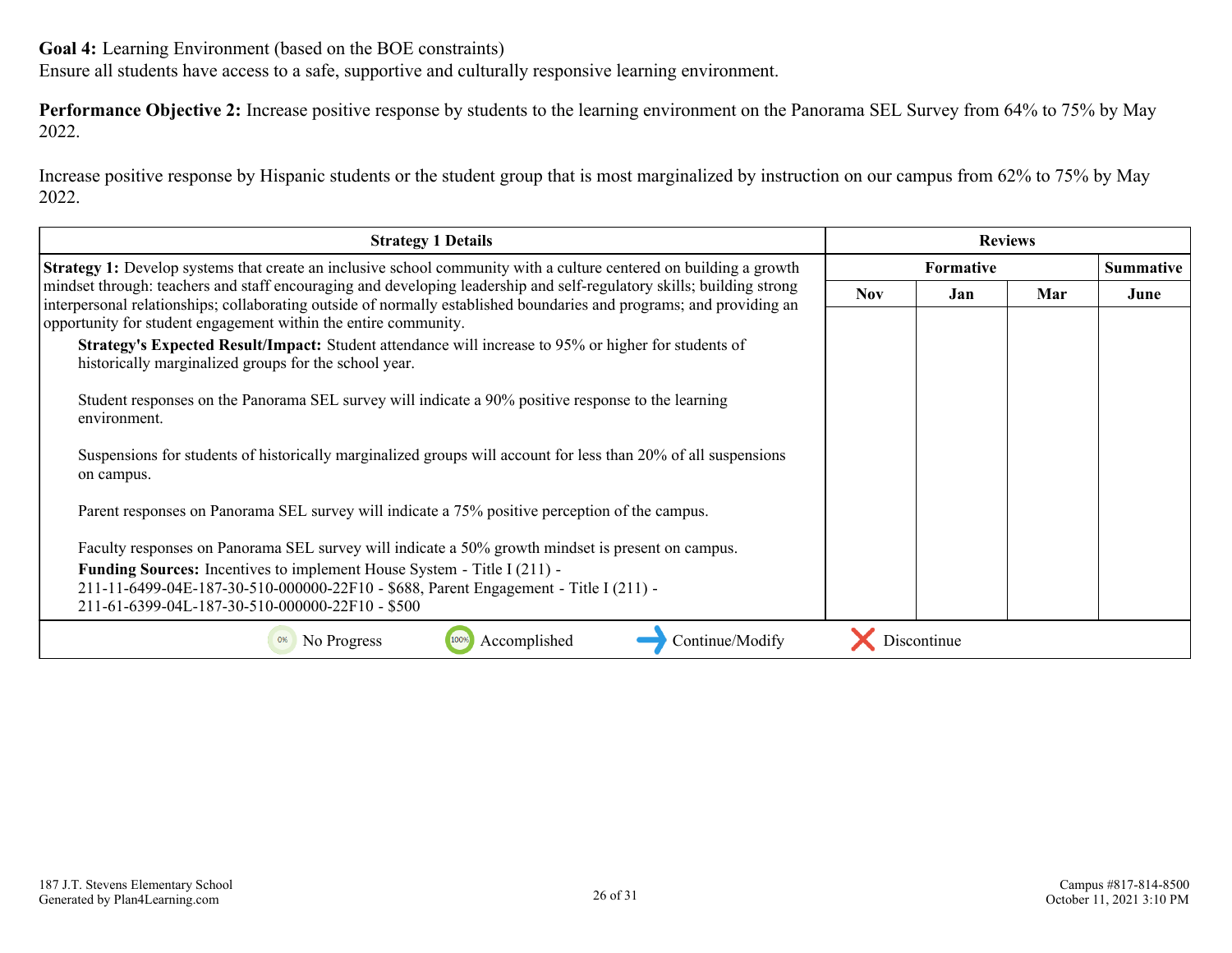Ensure all students have access to a safe, supportive and culturally responsive learning environment.

**Performance Objective 3:** Decrease the number of in and out of school suspensions for African American students or the student group that is most marginalized on our campus (gender, race, program, other) from 1.4% to 0.5% by May 2022.

| <b>Strategy 1 Details</b>                                                                                                                                                                                                                                                                                        | <b>Reviews</b>   |             |     |                  |
|------------------------------------------------------------------------------------------------------------------------------------------------------------------------------------------------------------------------------------------------------------------------------------------------------------------|------------------|-------------|-----|------------------|
| <b>Strategy 1:</b> Develop systems that create an inclusive school community with a culture centered on building a growth                                                                                                                                                                                        | <b>Formative</b> |             |     | <b>Summative</b> |
| mindset through: teachers and staff encouraging and developing leadership and self-regulatory skills; building strong<br>interpersonal relationships; collaborating outside of normally established boundaries and programs; and providing an<br>opportunity for student engagement within the entire community. | <b>Nov</b>       | Jan         | Mar | June             |
| Strategy's Expected Result/Impact: Student attendance will increase to 95% or higher for students of<br>historically marginalized groups for the school year.                                                                                                                                                    |                  |             |     |                  |
| Student responses on the Panorama SEL survey will indicate a 90% positive response to the learning<br>environment.                                                                                                                                                                                               |                  |             |     |                  |
| Suspensions for students of historically marginalized groups will account for less than 20% of all suspensions<br>on campus.                                                                                                                                                                                     |                  |             |     |                  |
| Parent responses on Panorama SEL survey will indicate a 75% positive perception of the campus.                                                                                                                                                                                                                   |                  |             |     |                  |
| Faculty responses on Panorama SEL survey will indicate a 50% growth mindset is present on campus.                                                                                                                                                                                                                |                  |             |     |                  |
| <b>Funding Sources:</b> Incentives to implement House System - Title I (211) -<br>211-11-6499-04E-187-30-510-000000-22F10 - \$688, Parent Engagement - Title I (211) -<br>211-61-6399-04L-187-30-510-000000-22F10 - \$499                                                                                        |                  |             |     |                  |
| Accomplished<br>Continue/Modify<br>No Progress<br>0%                                                                                                                                                                                                                                                             |                  | Discontinue |     |                  |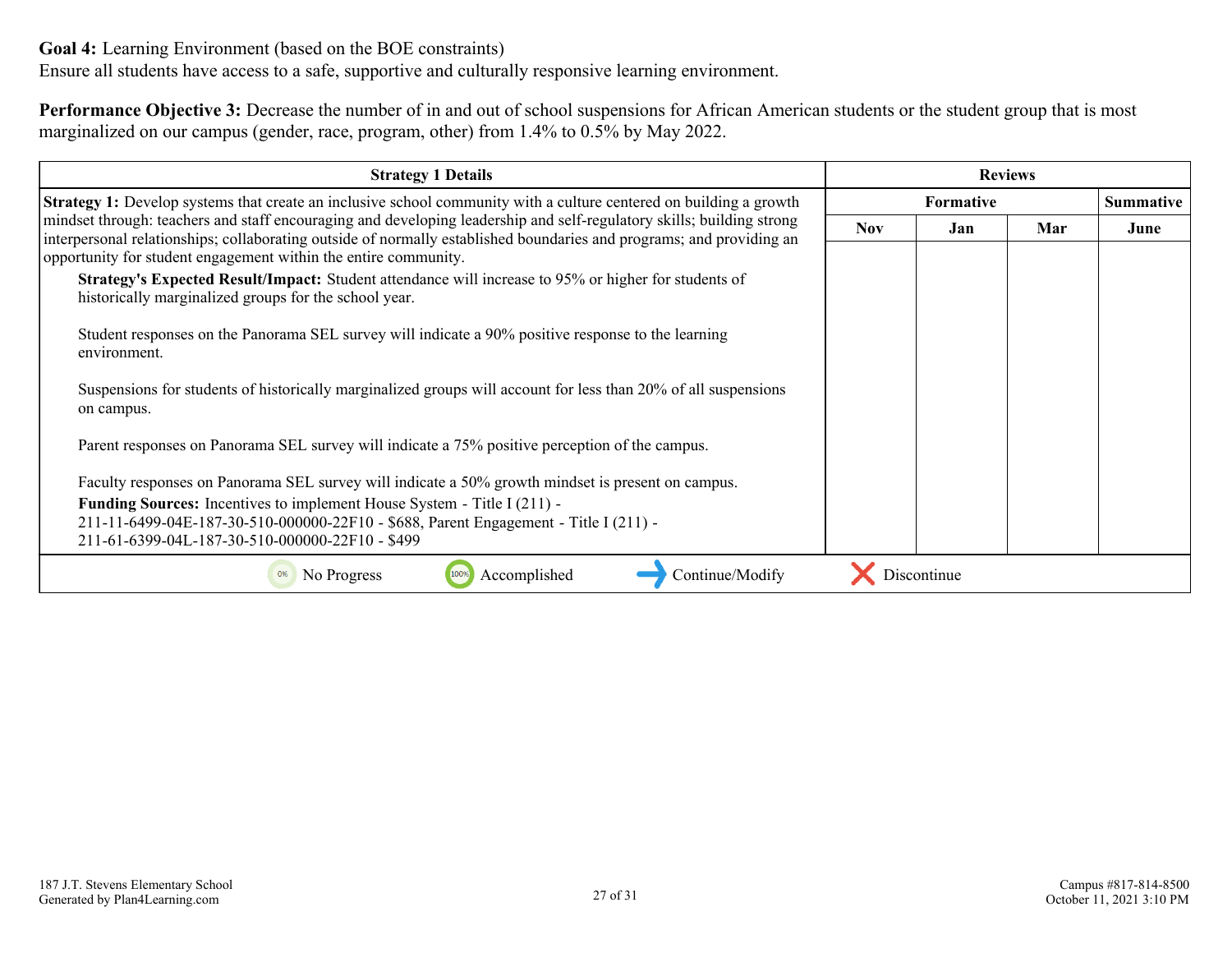Ensure all students have access to a safe, supportive and culturally responsive learning environment.

**Performance Objective 4:** Increase the positive perception of parents on Engagement on the district's Parent Survey from 70% to 75% by May 2022.

Increase the positive perception of parents of African American students or group that is most marginalized by instruction on our campus from 70% to 75% by May 2022.

| <b>Strategy 1 Details</b>                                                                                                                                                                                                                                                                                        | <b>Reviews</b>   |             |     |                  |
|------------------------------------------------------------------------------------------------------------------------------------------------------------------------------------------------------------------------------------------------------------------------------------------------------------------|------------------|-------------|-----|------------------|
| <b>Strategy 1:</b> Develop systems that create an inclusive school community with a culture centered on building a growth                                                                                                                                                                                        | <b>Formative</b> |             |     | <b>Summative</b> |
| mindset through: teachers and staff encouraging and developing leadership and self-regulatory skills; building strong<br>interpersonal relationships; collaborating outside of normally established boundaries and programs; and providing an<br>opportunity for student engagement within the entire community. | <b>Nov</b>       | Jan         | Mar | June             |
| Strategy's Expected Result/Impact: Student attendance will increase to 95% or higher for students of<br>historically marginalized groups for the school year.                                                                                                                                                    |                  |             |     |                  |
| Student responses on the Panorama SEL survey will indicate a 90% positive response to the learning<br>environment.                                                                                                                                                                                               |                  |             |     |                  |
| Suspensions for students of historically marginalized groups will account for less than 20% of all suspensions<br>on campus.                                                                                                                                                                                     |                  |             |     |                  |
| Parent responses on Panorama SEL survey will indicate a 75% positive perception of the campus.                                                                                                                                                                                                                   |                  |             |     |                  |
| Faculty responses on Panorama SEL survey will indicate a 50% growth mindset is present on campus.                                                                                                                                                                                                                |                  |             |     |                  |
| <b>Funding Sources:</b> Incentives to implement House System - Title I (211) -<br>211-11-6499-04E-187-30-510-000000-22F10 - \$688, Parent Engagement - Title I (211) -<br>211-61-6399-04L-187-30-510-000000-22F10 - \$499                                                                                        |                  |             |     |                  |
| Accomplished<br>Continue/Modify<br>No Progress<br>0%                                                                                                                                                                                                                                                             |                  | Discontinue |     |                  |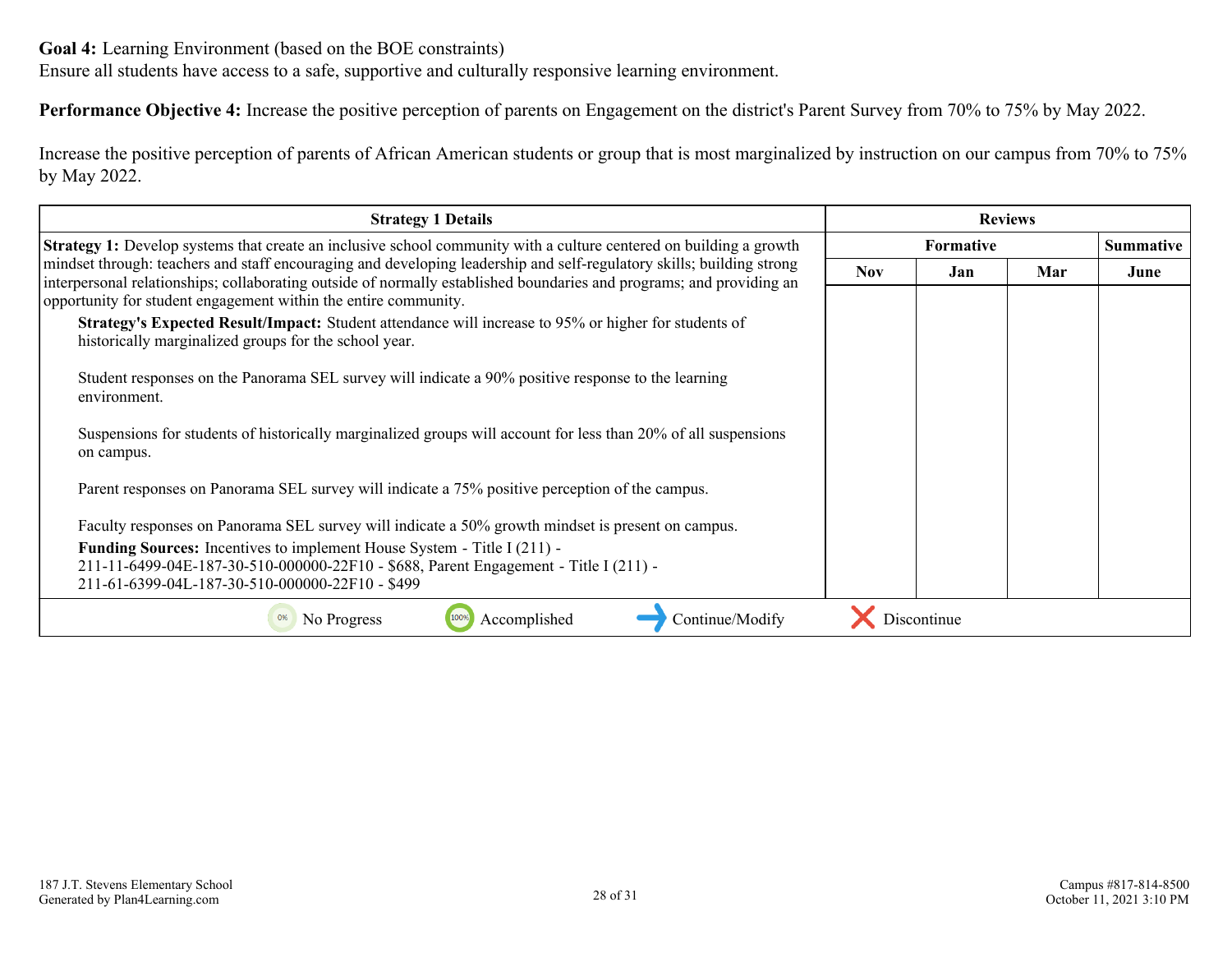## **Campus Funding Summary**

<span id="page-28-0"></span>

|                | <b>Title I (211)</b>    |                |                           |                                        |                                         |            |  |  |  |
|----------------|-------------------------|----------------|---------------------------|----------------------------------------|-----------------------------------------|------------|--|--|--|
|                | Goal Objective Strategy |                | <b>Resources Needed</b>   | <b>Description</b>                     | <b>Account Code</b>                     | Amount     |  |  |  |
|                |                         |                | Teacher Assistant (x3)    | <b>Teacher Assistant</b>               | 211-11-6129-04E-187-30-510-000000-22F10 | \$7,979.00 |  |  |  |
|                |                         | 1              | <b>Accelerated Reader</b> | Reading materials for<br>classroom use | 211-11-6329-04E-187-30-510-000000-22F10 | \$693.00   |  |  |  |
|                |                         | 2              | Substitutes for PD        | Subs for professional<br>development   | 211-11-6112-0PD-187-30-510-000000-22F10 | \$424.00   |  |  |  |
|                | $\overline{2}$          | $\mathbf{1}$   | Teacher Assistant (x3)    | <b>Teacher Assistant</b>               | 211-11-6129-04E-187-30-510-000000-22F10 | \$7,984.00 |  |  |  |
| 1              | $\overline{2}$          | 1              | <b>Accelerated Reader</b> | Reading materials for<br>classroom use | 211-11-6329-04E-187-30-510-000000-22F10 | \$693.00   |  |  |  |
|                | $\overline{2}$          | $\overline{2}$ | Substitutes for PD        | Subs for professional<br>development   | 211-11-6112-0PD-187-30-510-000000-22F10 | \$424.00   |  |  |  |
| 1              | $\overline{3}$          | 1              | Teacher Assistant (x3)    | <b>Teacher Assistant</b>               | 211-11-6129-04E-187-30-510-000000-22F10 | \$7,979.00 |  |  |  |
|                | $\overline{3}$          | 1              | <b>Accelerated Reader</b> | Reading materials for<br>classroom use | 211-11-6329-04E-187-30-510-000000-22F10 | \$693.00   |  |  |  |
| 1              | $\overline{3}$          | $\overline{2}$ | Substitutes for PD        | Subs for professional<br>development   | 211-11-6112-0PD-187-30-510-000000-22F10 | \$424.00   |  |  |  |
| $\overline{2}$ |                         | $\mathbf{1}$   | Teacher Assistant (x3)    | <b>Teacher Assistant</b>               | 211-11-6129-04E-187-30-510-000000-22F10 | \$7,979.00 |  |  |  |
| $\overline{2}$ |                         | 1              | <b>Accelerated Reader</b> | Reading materials for<br>classroom use | 211-11-6329-04E-187-30-510-000000-22F10 | \$693.00   |  |  |  |
| 2              |                         | 2              | Substitutes for PD        | Subs for professional<br>development   | 211-11-6112-0PD-187-30-510-000000-22F10 | \$424.00   |  |  |  |
| $\overline{2}$ | $\overline{2}$          | $\mathbf{1}$   | Teacher Assistant (x3)    | <b>Teacher Assistant</b>               | 211-11-6129-04E-187-30-510-000000-22F10 | \$7,979.00 |  |  |  |
| 2              | $\overline{2}$          | 1              | <b>Accelerated Reader</b> | Reading materials for<br>classroom use | 211-11-6329-04E-187-30-510-000000-22F10 | \$693.00   |  |  |  |
| 2              | $\overline{2}$          | $\overline{2}$ | Substitutes for PD        | Subs for professional<br>development   | 211-11-6112-0PD-187-30-510-000000-22F10 | \$424.00   |  |  |  |
| 2              | $\overline{3}$          | $\mathbf{1}$   | Teacher Assistant (x3)    | <b>Teacher Assistant</b>               | 211-11-6129-04E-187-30-510-000000-22F10 | \$7,979.00 |  |  |  |
| $\overline{2}$ | $\overline{3}$          | 1              | <b>Accelerated Reader</b> | Reading materials for<br>classroom use | 211-11-6329-04E-187-30-510-000000-22F10 | \$693.00   |  |  |  |
| $\overline{2}$ | 3                       | 2              | Substitutes for PD        | Subs for professional<br>development   | 211-11-6112-0PD-187-30-510-000000-22F10 | \$424.00   |  |  |  |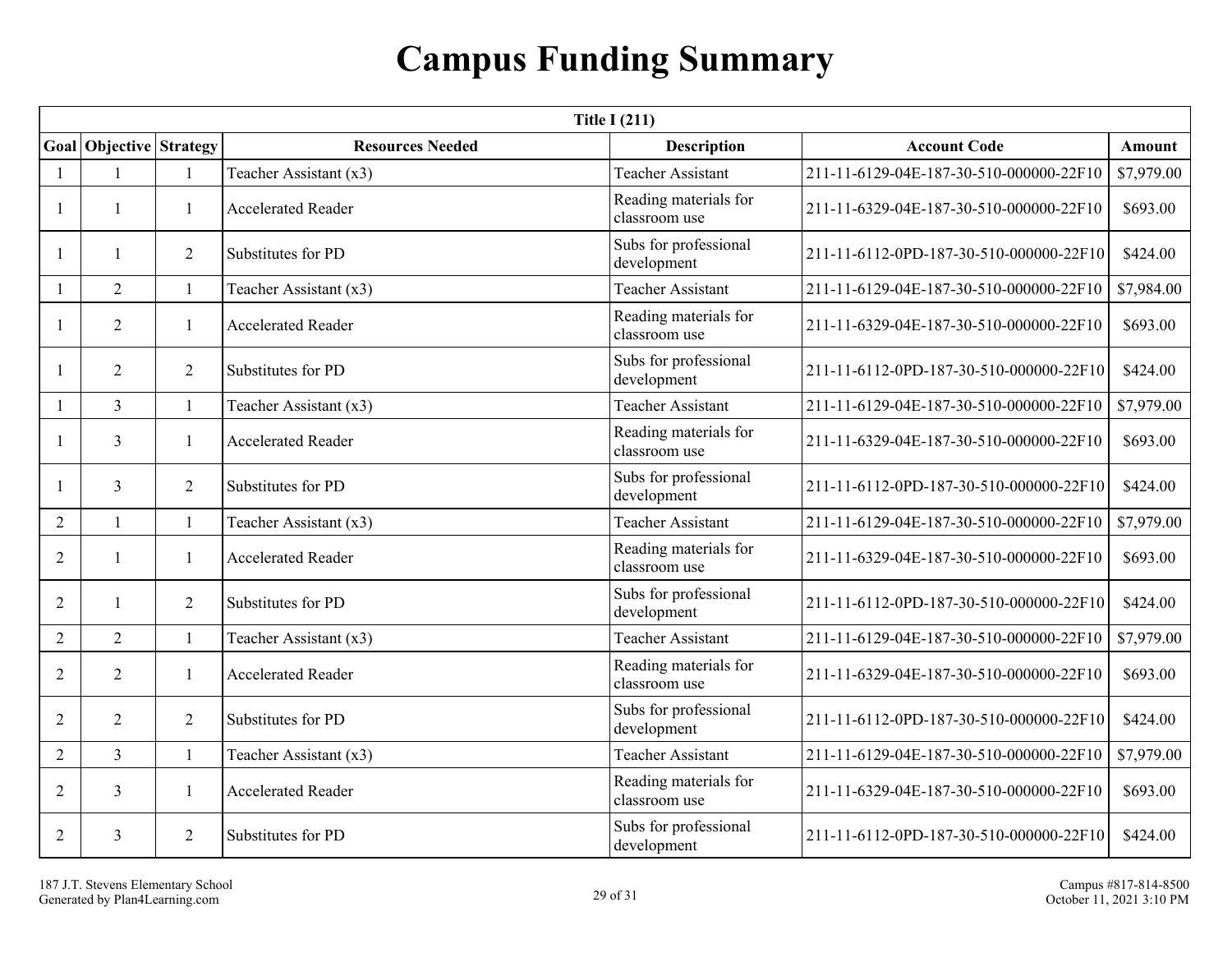| <b>Title I (211)</b>                           |                             |                |                                      |                                                                            |                                         |            |  |
|------------------------------------------------|-----------------------------|----------------|--------------------------------------|----------------------------------------------------------------------------|-----------------------------------------|------------|--|
|                                                | Goal   Objective   Strategy |                | <b>Resources Needed</b>              | <b>Description</b>                                                         | <b>Account Code</b>                     | Amount     |  |
| 3                                              |                             |                | Teacher Assistant (x3)               | <b>Teacher Assistant</b>                                                   | 211-11-6129-04E-187-30-510-000000-22F10 | \$7,979.00 |  |
| 3                                              |                             |                | <b>Accelerated Reader</b>            | Reading materials for<br>classroom use                                     | 211-11-6329-04E-187-30-510-000000-22F10 | \$693.00   |  |
| 3                                              |                             | $\overline{2}$ | Substitutes for PD                   | Subs for professional<br>development                                       | 211-11-6112-0PD-187-30-510-000000-22F10 | \$424.00   |  |
| 3                                              | 2                           | $\mathbf{1}$   | Teacher Assistant (x3)               | <b>Teacher Assistant</b>                                                   | 211-11-6129-04E-187-30-510-000000-22F10 | \$7,979.00 |  |
| 3                                              | $\overline{2}$              | 1              | Accelerated Reader                   | Reading materials for<br>classroom use                                     | 211-11-6329-04E-187-30-510-000000-22F10 | \$693.00   |  |
| 3                                              | $\overline{2}$              | 2              | Substitutes for PD                   | Subs for professional<br>development                                       | 211-11-6112-0PD-187-30-510-000000-22F10 | \$424.00   |  |
| 4                                              |                             | 1              | Incentives to implement House System | Snacks or incentives for<br>students                                       | 211-11-6499-04E-187-30-510-000000-22F10 | \$688.00   |  |
| 4                                              |                             | 1              | Parent Engagement                    | Supplies and materials for<br>parental involvement                         | 211-61-6399-04L-187-30-510-000000-22F10 | \$500.00   |  |
| 4                                              | 2                           | 1              | Incentives to implement House System | Snacks or incentives for<br>students                                       | 211-11-6499-04E-187-30-510-000000-22F10 | \$688.00   |  |
| 4                                              | $\overline{2}$              | 1              | Parent Engagement                    | Supplies and materials for<br>parental involvement                         | 211-61-6399-04L-187-30-510-000000-22F10 | \$500.00   |  |
| 4                                              | 3                           | 1              | Incentives to implement House System | Snacks or incentives for<br>students                                       | 211-11-6499-04E-187-30-510-000000-22F10 | \$688.00   |  |
| 4                                              | 3                           | 1              | Parent Engagement                    | Supplies and materials for<br>parental involvement                         | 211-61-6399-04L-187-30-510-000000-22F10 | \$499.00   |  |
| 4                                              | $\overline{4}$              |                | Incentives to implement House System | Snacks or incentives for<br>students                                       | 211-11-6499-04E-187-30-510-000000-22F10 | \$688.00   |  |
| 4                                              | 4                           |                | Parent Engagement                    | Supplies and materials for<br>parental involvement                         | 211-61-6399-04L-187-30-510-000000-22F10 | \$499.00   |  |
| <b>Sub-Total</b> $$77,523.00$                  |                             |                |                                      |                                                                            |                                         |            |  |
| <b>Budgeted Fund Source Amount \$77,523.00</b> |                             |                |                                      |                                                                            |                                         |            |  |
| +/- Difference                                 |                             |                |                                      |                                                                            |                                         |            |  |
| <b>SCE (199 PIC 24)</b>                        |                             |                |                                      |                                                                            |                                         |            |  |
|                                                | Goal Objective Strategy     |                | <b>Resources Needed</b>              | <b>Account Code</b><br><b>Description</b>                                  |                                         | Amount     |  |
|                                                | $\mathbf{1}$                | $\overline{2}$ | Substitutes for PD                   | Subs for supplemental<br>199-11-6112-001-187-24-313-000000-<br>instruction |                                         | \$350.00   |  |